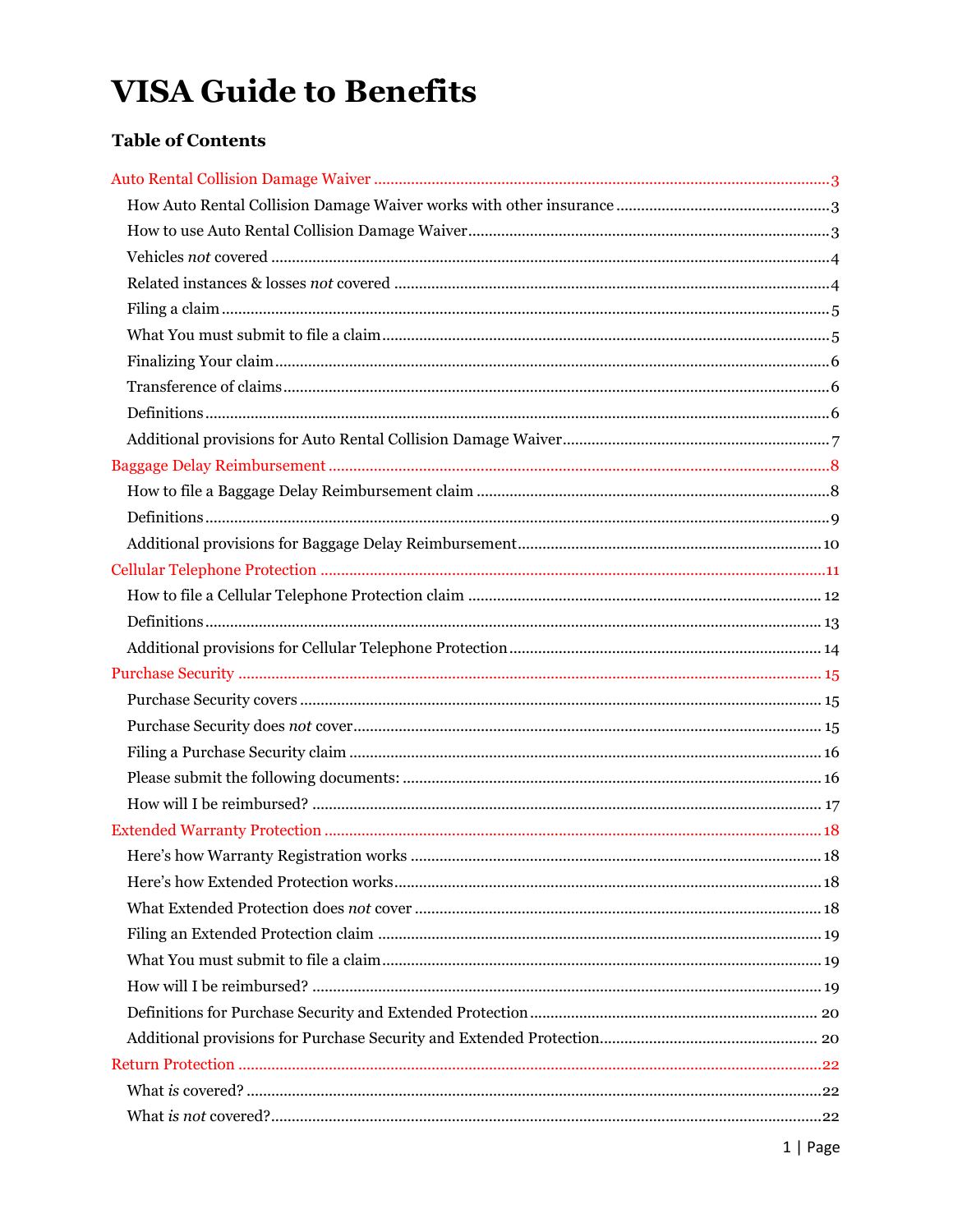| What are Travel and Emergency Assistance Services and how do I use these services when I need them? |
|-----------------------------------------------------------------------------------------------------|
|                                                                                                     |
|                                                                                                     |
|                                                                                                     |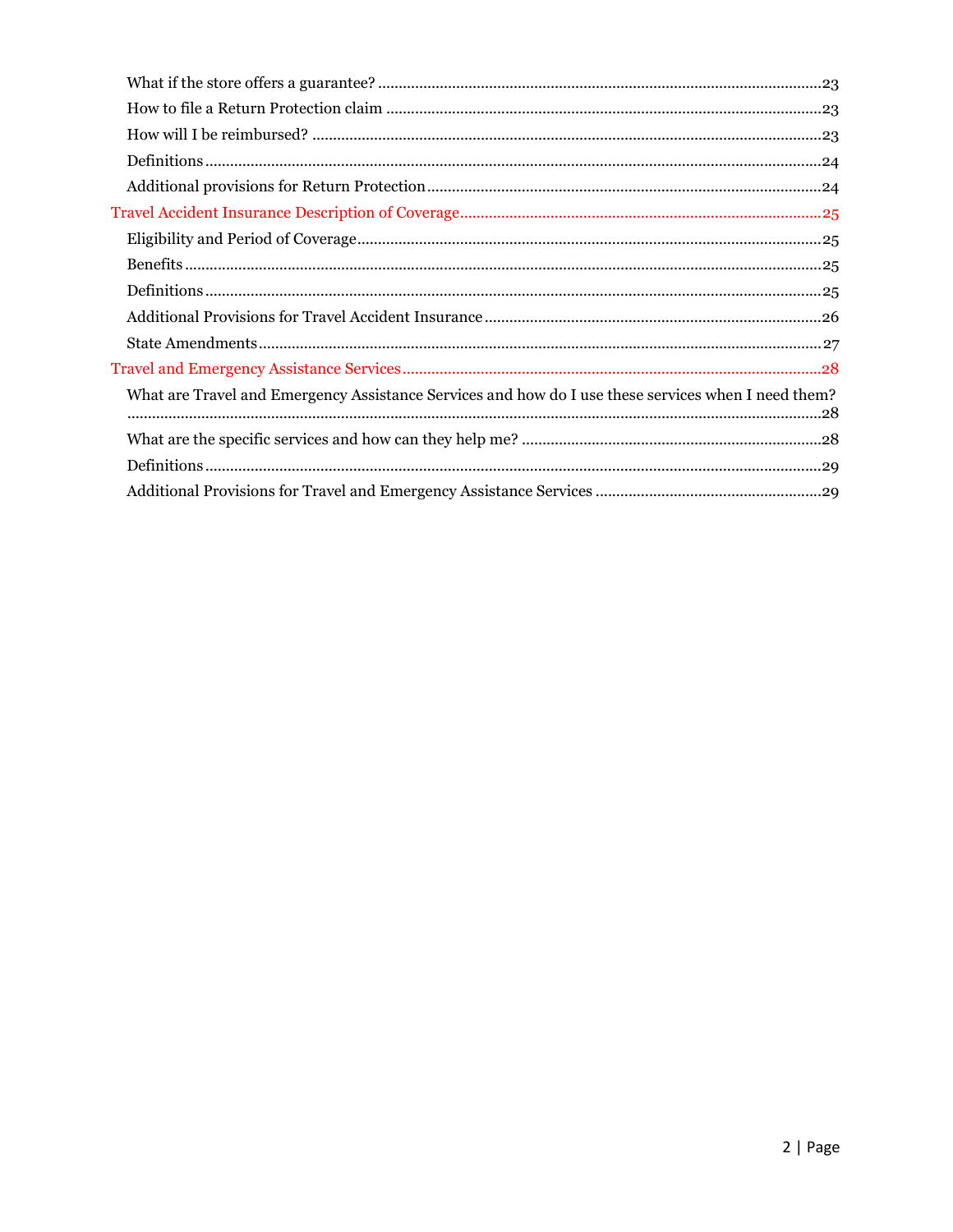## **Your Guide to Benefit describes the benefit in effect as of 4/8/2022. Benefit information in this guide replaces any prior benefit information You may have received. Please read and retain for Your records. Your eligibility is determined by Your financial institution.**

## **Auto Rental Collision Damage Waiver**

<span id="page-2-0"></span>No cardholder wants to incur the expense of repairing or replacing a rented car. But accidents do happen, and vehicles do get stolen. No matter what happens to Your rental car, You can be covered with Auto Rental Collision Damage Waiver. Auto Rental Collision Damage Waiver reimburses You for damages caused by theft or collision -- up to the Actual Cash Value of most rented cars. Auto Rental Collision Damage Waiver covers no other type of loss. For example, in the event of a collision involving Your rented vehicle, damage to any other driver's car or the injury of anyone or anything is not covered. Rental periods of fifteen (15) consecutive days within Your country of residence, and thirty-one (31) consecutive days outside it, are both covered. (Longer rental periods, however, are *not* covered.)

You are eligible for this benefit if Your name is embossed on an eligible card issued in the United States and You use it to initiate and complete Your entire car rental transaction. Only You as the primary car renter and any additional drivers permitted by the Rental Car Agreement are covered.

## <span id="page-2-1"></span>**How Auto Rental Collision Damage Waiver works with other insurance**

Auto Rental Collision Damage Waiver covers theft, damage, valid loss-of-use charges imposed and substantiated by the auto rental company, administrative fees and reasonable and customary towing charges, due to a covered theft or damage to the nearest qualified repair facility.

If You *do* have personal automobile insurance or other insurance that covers theft or damage, this benefit reimburses You for the deductible portion of Your car insurance or other insurance, along with any unreimbursed portion of administrative and loss-of-use charges imposed by the car rental company, as well as reasonable towing charges while the car was Your responsibility.

If You *do not* have personal automobile insurance or any other insurance, the benefit reimburses You for covered theft, damage, or administrative and loss-of-use charges imposed by the rental company, as well as reasonable towing charges that occur while You are responsible for the vehicle.

If You are renting outside of Your country of residence, the coverage provided under this benefit is primary and reimburses You for covered theft, damage, or administrative and loss-of-use charges imposed by the rental company, as well as reasonable towing charges that occur while You are responsible for the vehicle.

#### <span id="page-2-2"></span>**How to use Auto Rental Collision Damage Waiver**

- 1. Use Your card to initiate and complete Your entire car rental transaction.
- 2. Review the auto rental agreement and decline the rental company's collision damage waiver (CDW/LDW) option, or a similar provision, **as accepting this coverage will cancel out Your benefit**. If the rental company insists that You purchase their insurance or collision damage waiver, **call the Benefit Administrator for assistance at 1-800-348-8472. Outside the United States, call collect at 1-804-673-1164.**

#### **Before You leave the lot, be sure to check the car for any prior damage.**

This benefit is in effect during the time the rental car is in Your (or an authorized driver's) control, and it terminates when the rental company reassumes control of their vehicle.

This benefit is available in the United States and most foreign countries (**with the exception of Israel, Jamaica, the Republic of Ireland or Northern Ireland**). However, this benefit is not available where precluded by law, or where it's in violation of the territory terms of the auto rental agreement, or when prohibited by individual merchants. **Because regulations vary outside the United States,**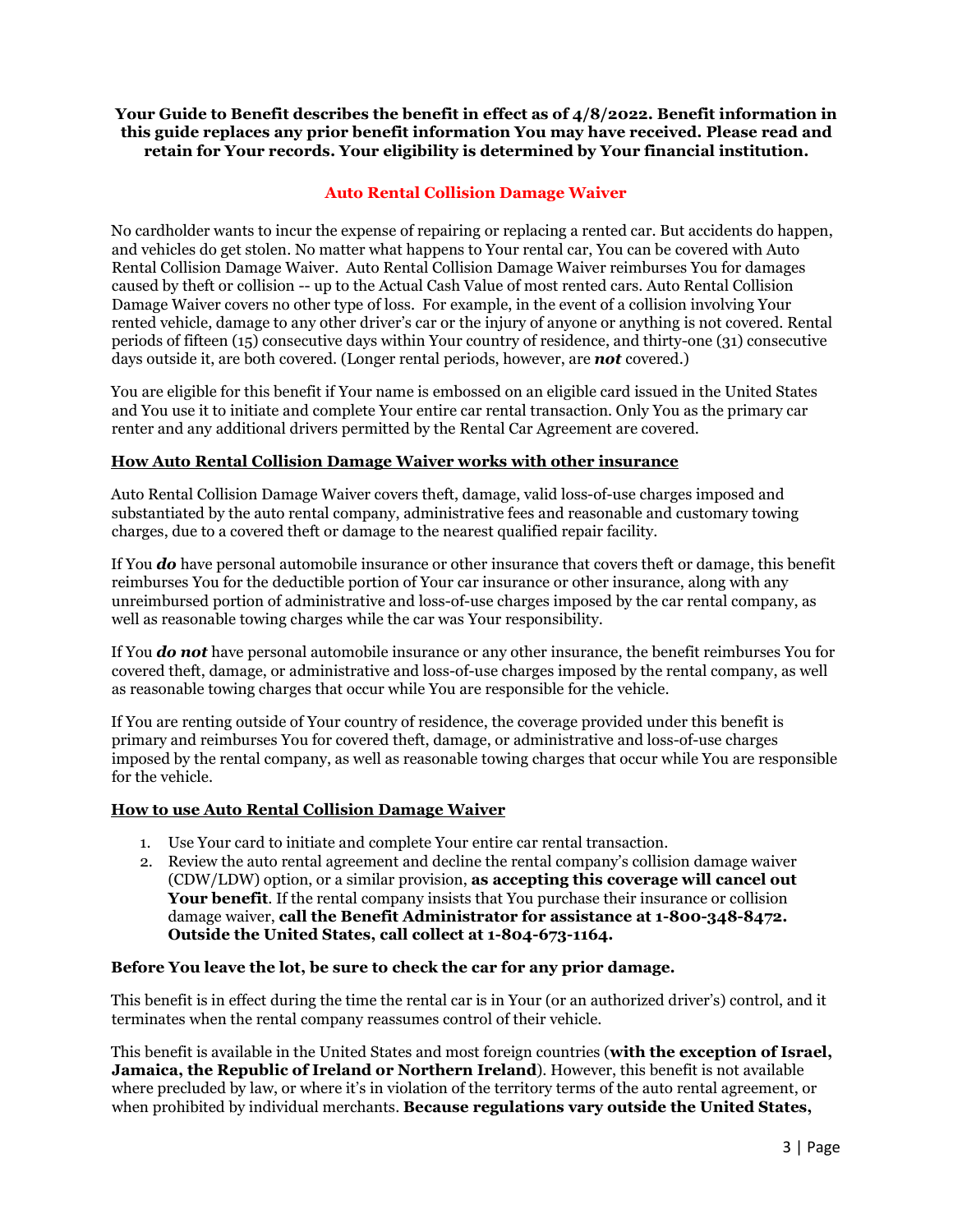## **check with Your auto rental company and the Benefit Administrator before You travel, to be sure that Auto Rental Collision Damage Waiver will apply.**

## <span id="page-3-0"></span>**Vehicles** *not* **covered**

Certain vehicles are *not* covered by this benefit, they consist of: expensive, exotic, and antique cars; cargo vans; certain vans; vehicles with an open cargo bed; trucks; motorcycles; mopeds; motorbikes; limousines; and recreational vehicles.

Examples of expensive or exotic cars are the Alfa Romeo, Aston Martin, Bentley, Corvette, Ferrari, Jaguar, Lamborghini, Lotus, Maserati, Maybach, McLaren, Porsche, Rolls Royce, and Tesla. However, selected models of Audi, BMW, Mercedes-Benz, Cadillac, Infiniti, Land Rover, Lexus, Lincoln, and Range Rover *are* covered.

An antique car is defined as one that is over twenty (20) years old, or one that has not been manufactured for ten (10) years or more.

Vans are not covered. But those designed as small-group transportation vehicles (seating up to nine (9) people, including the driver) *are* covered.

#### **If You have questions about a specific vehicle's coverage or organization where the vehicle is being reserved, call the Benefit Administrator at 1-800-348-8472, or call collect outside the United States at 1-804-673-1164.**

#### <span id="page-3-1"></span>**Related instances & losses** *not* **covered**

- Any obligation You assume under any agreement (other than the deductible on Your personal auto policy)
- Any violation of the auto rental agreement or this benefit
- Injury of anyone, or damage to anything, inside or outside the Rental Vehicle
- Loss or theft of personal belongings
- Personal liability
- Expenses assumed, waived, or paid by the auto rental company, or its insurer
- The cost of any insurance, or collision damage waiver, offered by or purchased through the auto rental company
- Depreciation of the Rental Vehicle caused by the incident including, but not limited to, "diminished value"
- Expenses reimbursable by Your insurer, employer, or employer's insurance
- Theft or damage due to intentional acts, or due to the driver(s) being under the influence of alcohol, intoxicants, or drugs, or due to contraband, or illegal activities
- Wear and tear, gradual deterioration, or mechanical breakdown
- Items not installed by the original manufacturer
- Damage due to off-road operation of the Rental Vehicle
- Theft or damage due to hostility of any kind (including, but not limited to, war, invasion, rebellion, insurrection, or terrorist activities)
- Confiscation by authorities
- Vehicles that do not meet the definition of covered vehicles
- Rental periods that either exceed, or are intended to exceed, fifteen (15) consecutive days, within Your country of residence, or thirty-one (31) days outside Your country of residence
- Leases and mini leases
- Theft or damage as a result of the authorized driver's and/or cardholder's lack of reasonable care in protecting the Rental Vehicle before and/or after damage or theft occurs (for example, leaving the car running and unattended)
- Theft or damage reported more than forty-five (45) days\* after the date of the incident
- Theft or damage for which a claim form has not been received within ninety (90) days\* from the date of the incident
- Theft or damage for which all required documentation has not been received within three hundred and sixty-five (365) days after the date of the incident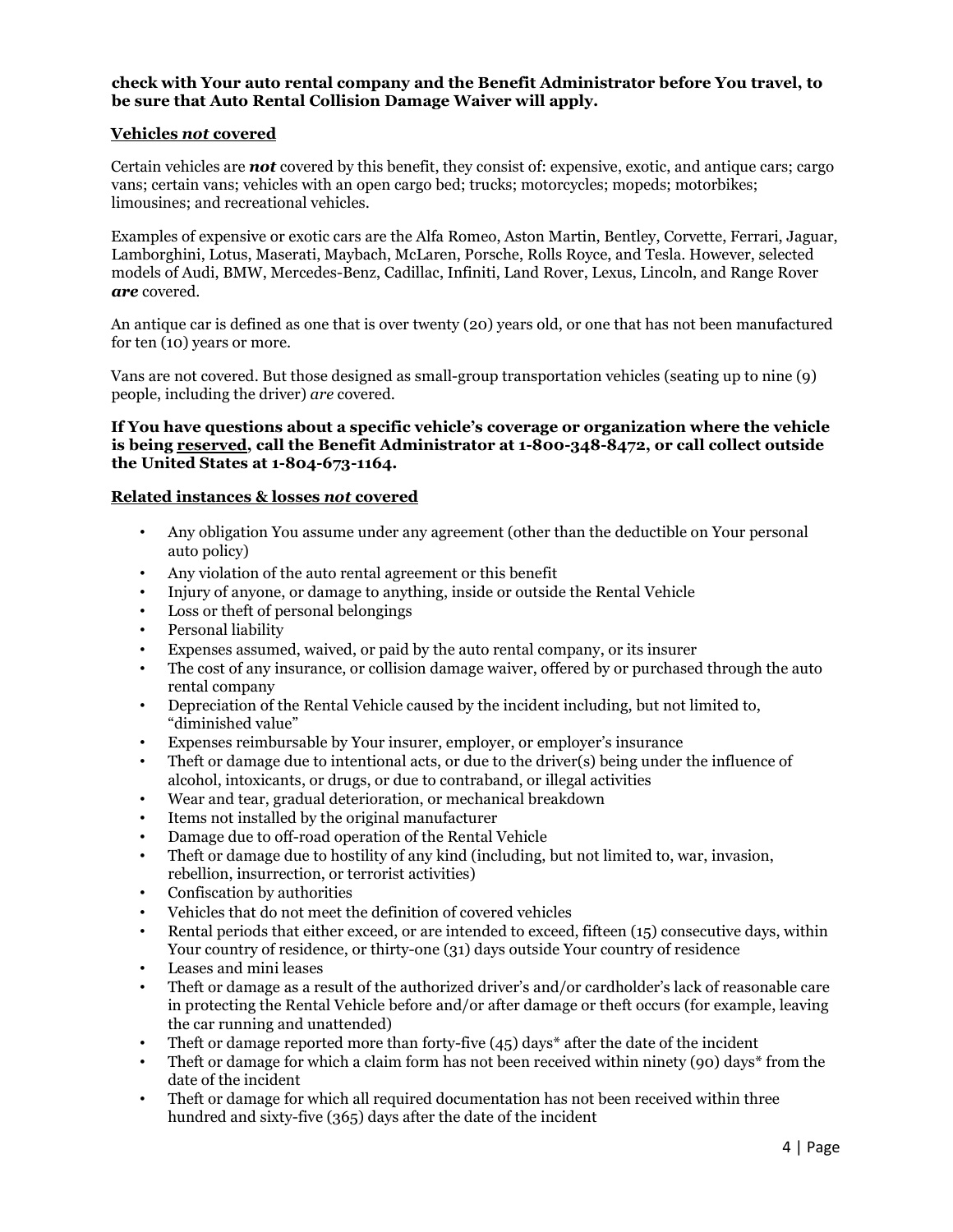- Theft or damage from rental transactions that originated in Israel, Jamaica, the Republic of Ireland, or Northern Ireland
- Losses caused by or resulting from a Cyber Incident

## **\*Not applicable to residents in certain states**

#### <span id="page-4-0"></span>**Filing a claim**

It is Your responsibility as a cardholder to make every effort to protect Your Rental Vehicle from damage or theft. If You have an accident, or Your Rental Vehicle has been stolen, immediately call the Benefit Administrator at **1-800-348-8472** to report the incident, regardless of whether Your liability has been established. Outside the United States, call collect at **1**-**804-673-1164**.

You should report the theft or damage as soon as possible but no later **than forty-five (45) days** from the date of the incident.

The Benefit Administrator reserves the right to deny any claim containing charges that would not have been included, if notification occurred before the expenses were incurred. Thus, it's in Your best interest to notify the Benefit Administrator immediately after an incident. Reporting to any other person will not fulfill this obligation.

#### <span id="page-4-1"></span>**What You must submit to file a claim**

At the time of the theft or damage, or when You return the Rental Vehicle, ask Your car rental company for the following documents:

- A copy of the accident report form
- A copy of the initial and final auto rental agreements (front and back)
- A copy of the repair estimate and itemized repair bill
- Two (2) photographs of the damaged vehicle, if available
- A police report, if obtainable
- A copy of the demand letter which indicates the costs You are responsible for and any amounts that have been paid toward the claim

Submit all of the above documents from the rental company, along with the following documents, to the Benefit Administrator:

- The completed and signed Auto Rental Collision Damage Waiver claim form (Important: This must be postmarked within ninety (90) days\* of the theft or damage date, even if all other required documentation is not yet available – **or Your claim may be denied**).
- A copy of Your monthly billing statement (showing the last 4 digits of the Account number) demonstrating that the entire rental transaction was made on Your eligible Account.
- A statement from Your insurance carrier (and/or Your employer or employer's insurance carrier, if applicable), or other reimbursement showing the costs for which You are responsible, and any amounts that have been paid toward the claim. Or, if You have no applicable insurance or reimbursement, a statement of no insurance or reimbursement is required.
- A copy of Your primary insurance policy's Declarations Page (if applicable) to confirm Your deductible (This means the document(s) in Your insurance policy that lists names, coverages, limits, effective dates, and deductibles).
- Any other documentation required by the Benefit Administrator to substantiate the claim.

Finally, please note that all remaining documents must be postmarked within three hundred and sixtyfive (365) days\* of the theft or damage date **or Your claim may be denied.**

#### **\*Not applicable to residents of certain states.**

## *For faster filing, or to learn more about Auto Rental Collision Damage Waiver, visit*  **[www.eclaimsline.com](http://www.eclaimsline.com/)**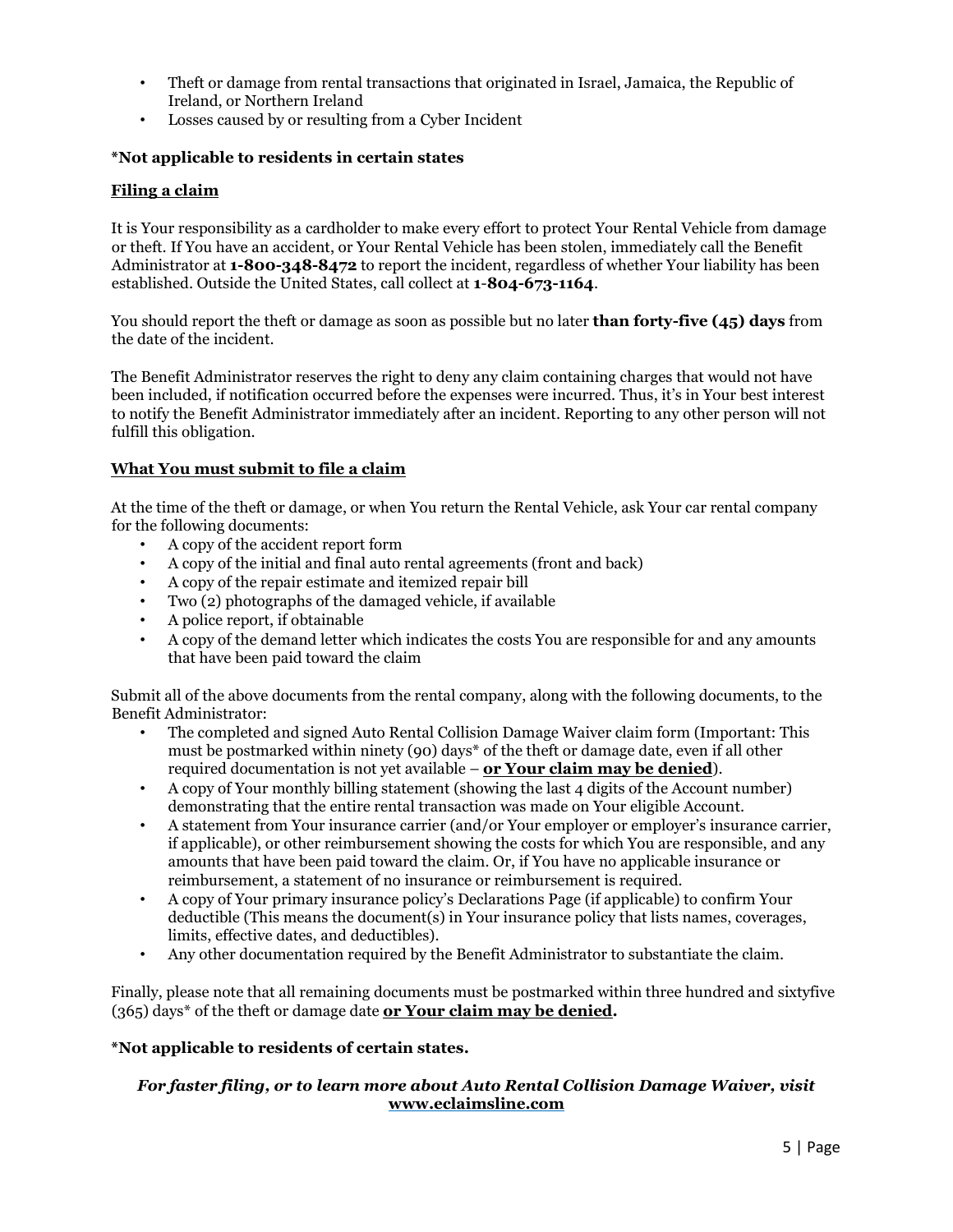## <span id="page-5-0"></span>**Finalizing Your claim**

Your claim will typically be finalized within 15 (fifteen) days, after the Benefit Administrator has received all the documentation needed to substantiate Your claim.

#### <span id="page-5-1"></span>**Transference of claims**

Once Your claim has been paid, all Your rights and remedies against any party in regard to this theft or damage will be transferred to the Benefit Administrator, to the extent of the cost of payment made to You. You must give the Benefit Administrator all assistance as may reasonably be required to secure all rights and remedies.

## <span id="page-5-2"></span>**Definitions**

**Account** means Your credit or debit card Accounts.

**Actual Cash Value** means the amount a Rental Vehicle is determined to be worth based on its market value, age and condition at the time of loss.

**Computer Programs** means a set of related electronic instructions which direct the operations and functions of a computer or device connected to it, which enable the computer or device to receive, process, store, retrieve or send data.

**Cyber Incident** means any of the following acts:

- (a) unauthorized access to or use of Your Digital Data or Rental Vehicle;
- (b) alteration, corruption, damage, reduction in functionality, manipulation, misappropriation, theft, deletion, erasure, loss of use or destruction of Your Digital Data or Rental Vehicle;
- (c) transmission or introduction of a computer virus or harmful code, including ransomware, into or directed against Your Digital Data or Rental Vehicle;
- (d) restriction or inhibition of access to or directed against Your Digital Data or Rental Vehicle;
- (e) computer errors, including human operating error or omission; power failure, surge, or diminution of electronic systems; or mistakes in legitimate electronic code or damage from code installed on a Rental Vehicle during the manufacturing process, upgrade process, or normal maintenance

**Digital Data** means information, concepts, knowledge, facts, images, sounds, instructions, or Computer Programs stored as or on, created or used on, or transmitted to or from computer software (including systems and applications software), on hard or floppy disks, CD-ROMs, tapes, drives, cells, data processing devices or any other repositories of computer software which are used with electronically controlled equipment. Digital Data shall include the capacity of a Rental Vehicle to store information, process information, and transmit information over the Internet.

**Eligible Person** means a cardholder who pays for their auto rental by using their eligible Account.

**Rental Car Agreement** means the entire contract an eligible renter receives when renting a Rental Vehicle from a rental car agency which describes in full all of the terms and conditions of the rental, as well as the responsibilities of all parties under the contract.

**Rental Vehicle** means a land motor vehicle with four or more wheels as described in the participating organization's disclosure statement which the eligible renter has rented for the period of time shown on the Rental Car Agreement and does not have a manufacturer's suggested retail price exceeding the amount shown on the participating organization's disclosure statement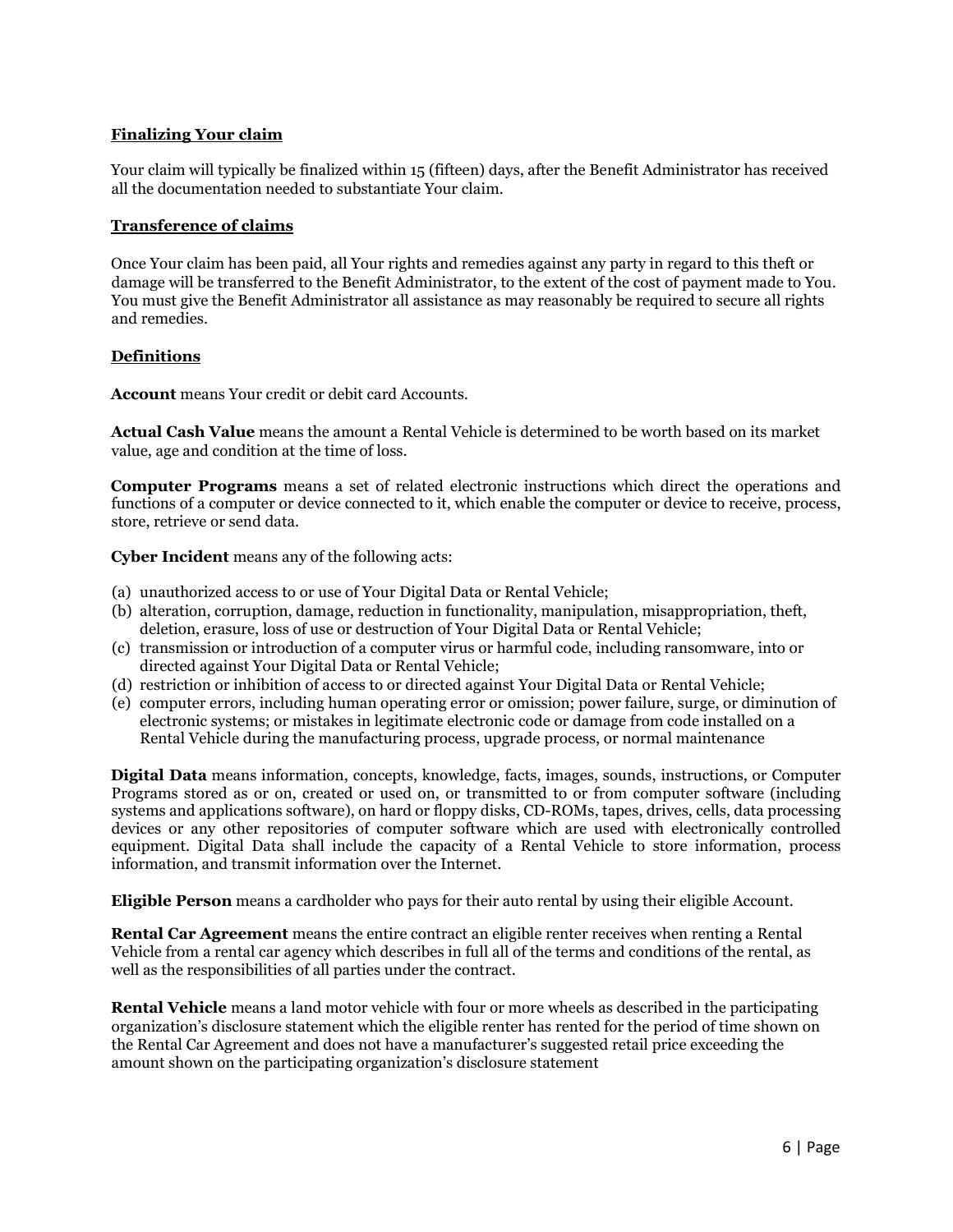**You or Your** means an Eligible Person who uses their eligible card to initiate and complete the rental car transaction.

## <span id="page-6-0"></span>**Additional provisions for Auto Rental Collision Damage Waiver**

- Signed or pinned transactions are covered as long as You use Your eligible Account to secure the transaction.
- You shall do all things reasonable to avoid or diminish any loss covered by this benefit. This provision will not be unreasonably applied to avoid claims.
- If You make any claim knowing it to be false or fraudulent in any respect, no coverage shall exist for such claim, and Your benefit may be cancelled. Each cardholder agrees that representations regarding claims will be accurate and complete. Any and all relevant provisions shall be void in any case of fraud, intentional concealment, or misrepresentation of material fact.
- No legal action for a claim may be brought against the Provider until sixty (60) days after the Provider receives Proof of Loss. No legal action against the Provider may be brought more than two (2) years after the time for giving Proof of Loss. Further, no legal action may be brought against the Provider unless all the terms of the Guide to Benefits have been complied with fully.
- This benefit is provided to eligible cardholders at no additional cost. The terms and conditions contained in this Guide to Benefits may be modified by subsequent endorsements. Modifications to the terms and conditions may be provided via additional Guide to Benefits mailings, statement inserts, statement messages or electronic notification. The benefits described in this Guide to Benefits will not apply to cardholders whose Accounts have been suspended or cancelled.
- Termination dates may vary by financial institutions. Your financial institution can cancel or nonrenew the benefits for cardholders, and if they do, they will notify You at least thirty (30) days in advance. Indemnity Insurance Company of North America ("Provider") is the underwriter of these benefits and is solely responsible for its administration and claims. The Benefit Administrator provides services on behalf of the Provider.
- After the Benefit Administrator has paid Your claim, all Your rights and remedies against any party in respect of this claim will be transferred to the Benefit Administrator to the extent of the payment made to You. You must give the Benefit Administrator all assistance as may reasonably be required to secure all rights and remedies.
- This benefit does not apply to the extent that trade or economic sanctions or other laws or regulations prohibit the provision of insurance, including, but not limited to, the payment of claims.

## **For more information about the benefit described in this guide, call the Benefit Administrator at 1-800-348-8472, or call collect outside the U.S. at 1-804-673-1164.**

FORM  $#ARCDW - 2021$  (Stand 04/21) ARCDW-O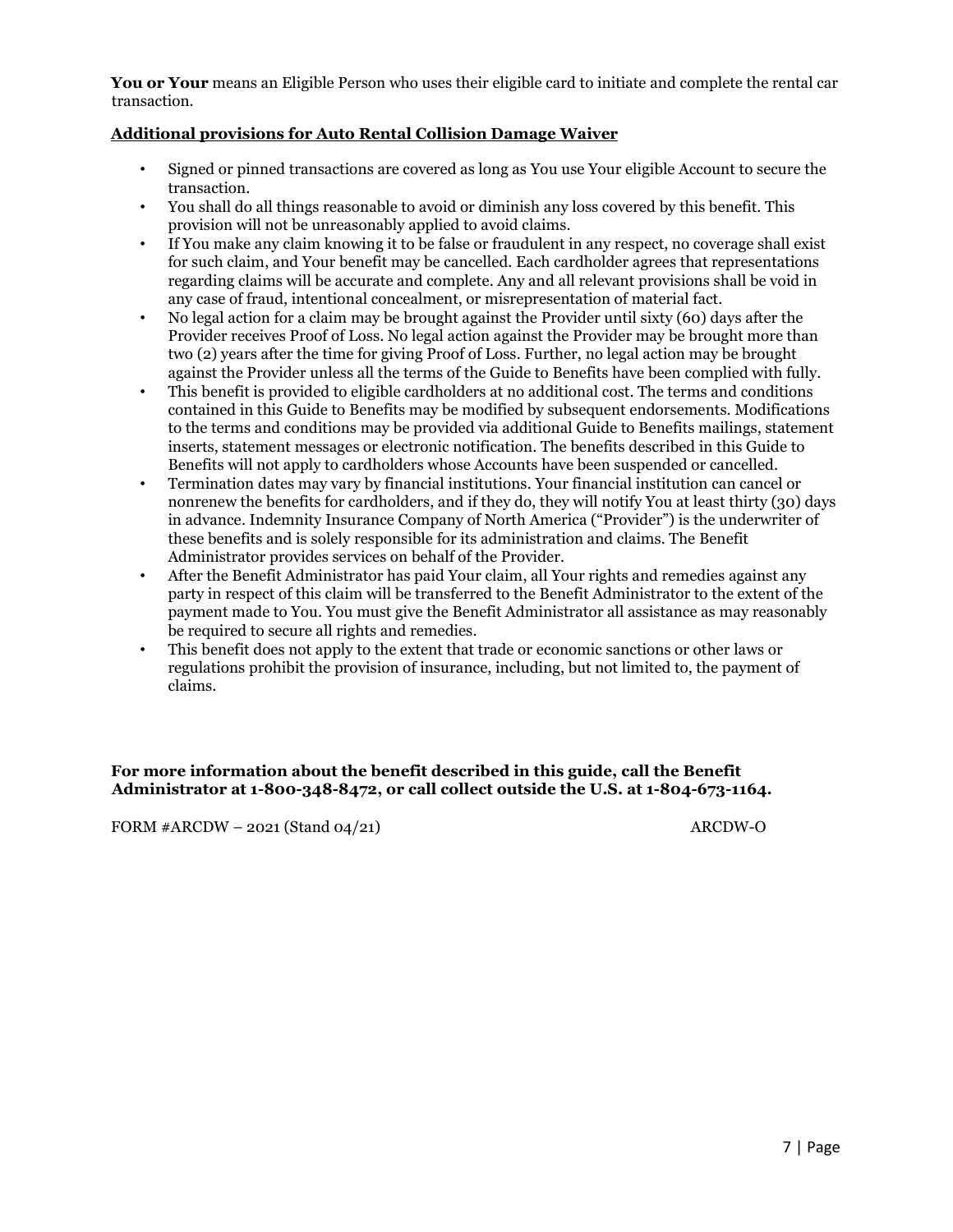## **Baggage Delay Reimbursement**

<span id="page-7-0"></span>Sometimes it happens that You land at Your scheduled destination only to find that Your Checked Baggage has taken a detour and its arrival is delayed. While You can likely go without most of Your belongings, if Your baggage was carrying any essential items, You may need to replace them while You wait for Your bag to arrive.

Baggage Delay Reimbursement can provide reimbursement for essential items You may need while on a Covered Trip and at a destination other than Your location of permanent residence. The maximum benefit is one hundred dollars (\$100.00) per day up to a maximum of three (3) days or a total of three hundred dollars (\$300.00). These maximums apply to You and to each of Your Immediate Family Member whose ticket was purchased with Your covered Account and/or rewards program associated with Your covered Account.

## **When does it apply?**

The Baggage Delay Reimbursement benefit applies if Your Checked Baggage and the personal property contained therein is delayed or misdirected by the Common Carrier for more than four (4) hours from the time You have arrived at the destination printed on Your ticket. To be eligible for this coverage, You need to purchase either a portion or the entire cost of the Covered Trip with Your covered Account and/or rewards program associated with Your covered Account.

You are eligible for this benefit if You are a cardholder of covered card issued in the United States.

This benefit is supplemental to and excess of any valid and collectible insurance or other reimbursement. This benefit will reimburse the excess amount once all other reimbursement has been exhausted up to the limit of liability.

#### **What items are** *not* **covered?**

- Business Items, cellular telephones, or art objects
- Contact lenses, eyeglasses, sunglasses, hearing aids, artificial teeth, dental bridges, and prosthetic limbs
- Items not contained in delayed Checked Baggage
- Loss resulting from abuse, fraud, or hostilities of any kind (including but not limited to, war, invasion, rebellion, or insurrection)
- Losses arising from confiscation or expropriation by any government or
- public authority or detention by customs or other officials
- Money, securities, credit or debit cards, checks, and travelers checks
- Property shipped as freight or shipped prior to the Covered Trip departure date Tickets, documents (travel or otherwise), keys, coins, deeds, bullion, stamps, rugs and carpets, animals, cameras, electronic equipment, sporting equipment, and household furniture

## <span id="page-7-1"></span>**How to file a Baggage Delay Reimbursement claim**

- 1. After Your Checked Baggage has been delayed for more than four (4) hours You should immediately notify the Common Carrier to begin the Common Carrier's claim process.
- 2. Notify the Benefits Administrator within twenty (20) days of the date Your Checked Baggage was delayed while on a Covered Trip at **1-877-257-8152**, **or call collect outside the U.S. at 1-**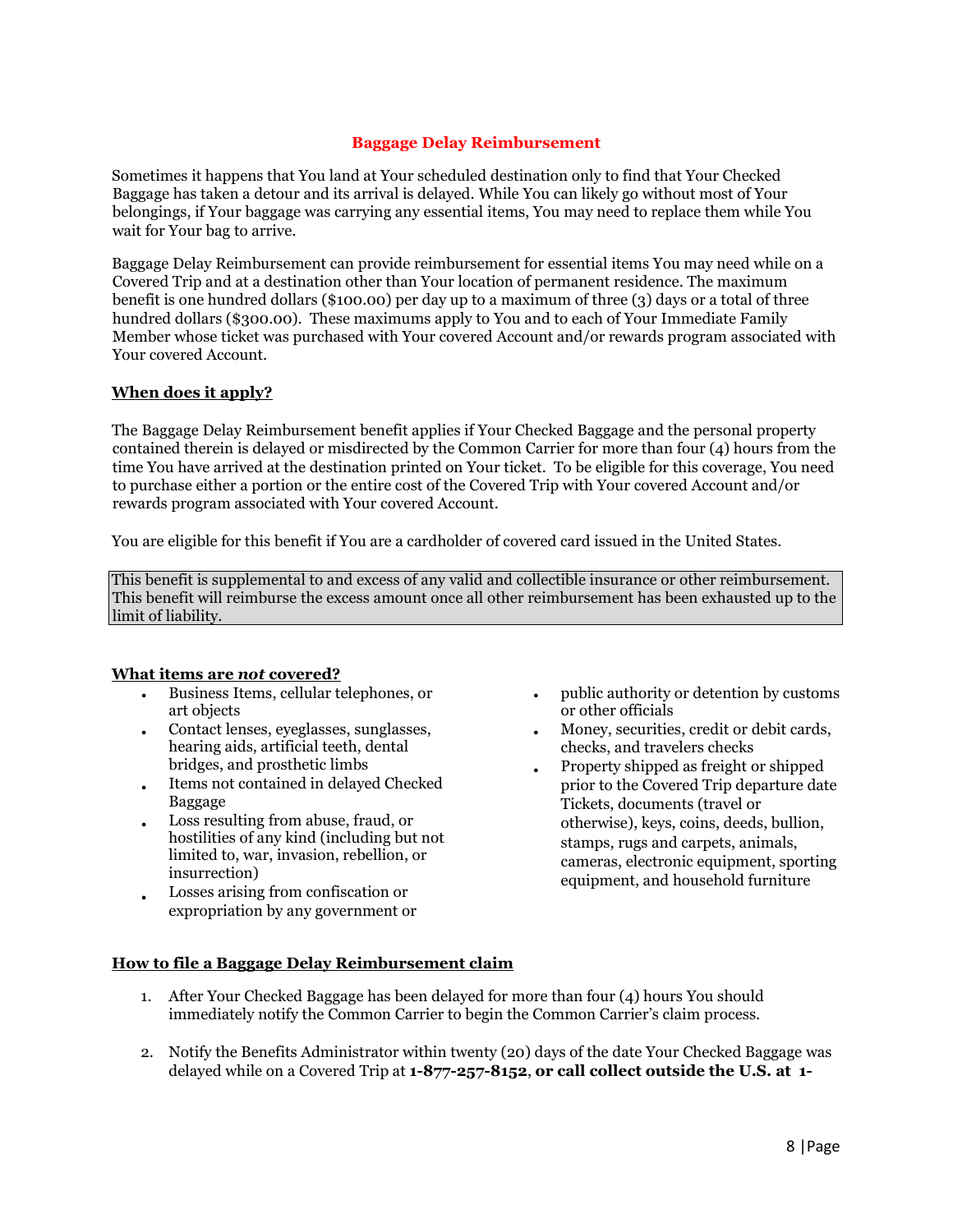**804-281-5790**. The Benefits Administrator will answer Your questions and send You a claim form.

3. Return the completed claim form and the requested documentation below within ninety (90) days from the date the Checked Baggage was delayed to the address provided by the Benefit Administrator.

#### **Please submit the following documents:**

- The completed signed claim form
- A copy of Your monthly billing statement or the travel itinerary (showing the last four [4] digits of the Account number) confirming the Common Carrier ticket was charged to the covered Account and/or rewards program associated with Your covered Account
- If more than one method of payment was used, please provide documentation as to additional currency, voucher, points or any other payment method utilized
- Proof of ticketing by the Common Carrier, including, but not limited to, itinerary, boarding pass, or used ticket stub
- A copy of the check, settlement, denial, or explanation of coverage issued by the Common Carrier together with a copy of the Common Carrier's completed claim form, and a copy of the Checked Baggage claim check
- Receipts for essential items purchased while baggage was delayed
- A copy of Your insurance declaration page or documentation of settlement of the delay (if applicable)
- Any other documentation deemed necessary by the Benefit Administrator to substantiate the claim

#### *For faster filing, or to learn more about Baggage Delay Reimbursement visit*  **[www.eclaimsline.com](http://www.eclaimsline.com/)**

#### <span id="page-8-0"></span>**Definitions**

**Account** means Your credit or debit card Accounts.

**Business Items** means items that are used in the purchase, sale, production, promotion, or distribution of goods or services (including, but not limited to, manuals, computers and their accessories, software, data, facsimile, samples, collateral materials, etc.).

**Checked Baggage** means suitcases or other containers specifically designed for carrying personal belongings, for which a claim check has been issued to You by a Common Carrier.

**Common Carrier** means any mode of transportation by land, water or air operating under a license for the transportation of passengers for hire and for which a ticket must be purchased prior to travel. Does not include taxi, limousine service, commuter rail or commuter bus lines.

**Covered Trip** means a Trip (a) while the eligible cardholder is riding on a Common Carrier as a passenger and not as a pilot, operator, or crew member; (b) charged to Your eligible Account and/or with rewards programs earned on Your covered Account; and (c) that begins and ends at the places designated on the ticket purchased for the Trip.

**Eligible Person** means a cardholder who pays for their Covered Trip by using their eligible Account and/or rewards programs associated with their covered Account.

**Immediate Family Member** means Your Spouse or legally dependent children under age eighteen (18) [twenty-five (25) if enrolled as a full-time student at an accredited university].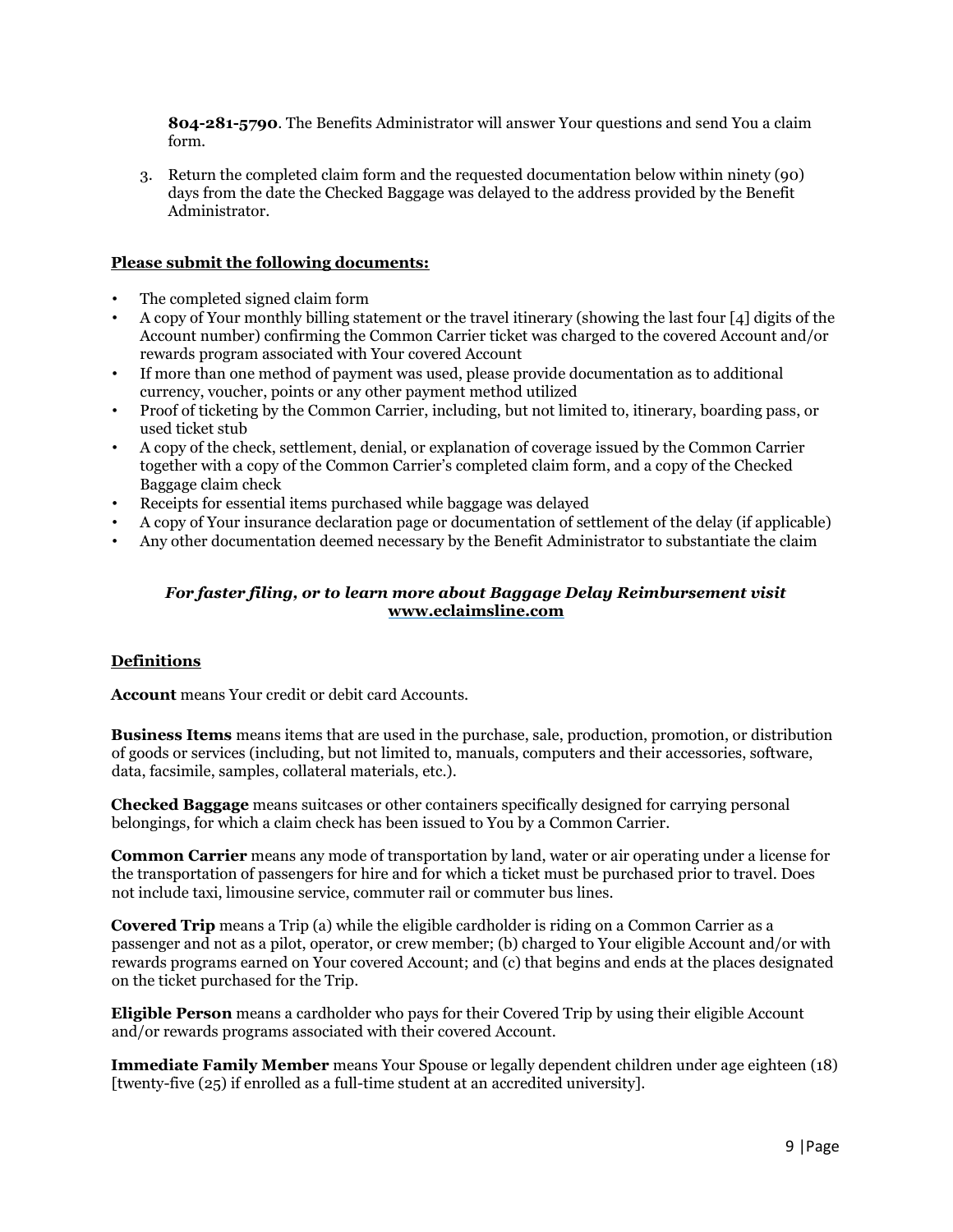**Spouse** means domestic partner which is a person who is at least 18 years of age and who during the last twelve months: 1) has been in a committed relationship with the cardholder; (2) has been the cardholder's sole spousal equivalent; (3) has resided in the same household as the cardholder; and (4) has been jointly responsible with the cardholder for each other's financial obligations and who intends to continue the relationship as stated above indefinitely.

**You or Your** means an Eligible Person or Your Immediate Family Members who charged their Covered Trip to Your eligible Account and/or rewards programs associated with Your covered Account.

#### <span id="page-9-0"></span>**Additional provisions for Baggage Delay Reimbursement**

- Signed or pinned transactions are covered as long as You use Your eligible card to secure the transaction**.**
- You shall do all things reasonable to avoid or diminish any loss covered by this benefit. This provision will not be unreasonably applied to avoid claims.
- If You make any claim knowing it to be false or fraudulent in any respect, no coverage shall exist for such claim, and Your benefit may be cancelled. Each cardholder agrees that representations regarding claims will be accurate and complete. Any and all relevant provisions shall be void in any case of fraud, intentional concealment, or misrepresentation of material fact.
- No legal action for a claim may be brought against the Provider until sixty (60) days after the Provider receives Proof of Loss. No legal action against the Provider may be brought more than two (2) years after the time for giving Proof of Loss. Further, no legal action may be brought against the Provider unless all the terms of the Guide to Benefits have been complied with fully.
- This benefit is provided to eligible cardholders at no additional cost. The terms and conditions contained in this Guide to Benefits may be modified by subsequent endorsements. Modifications to the terms and conditions may be provided via additional Guide to Benefits mailings, statement inserts, statement messages, or electronic notification. The benefits described in this Guide will not apply to cardholders whose Accounts have been suspended or cancelled.
- Termination dates may vary by financial institutions. Your financial institution can cancel or nonrenew the benefits for cardholders, and if they do, they will notify You at least thirty (30) days in advance. Indemnity Insurance Company of North America ("Provider") is the underwriter of these benefits and is solely responsible for its administration and claims. The Benefit Administrator provides services on behalf of the Provider.
- After the Benefit Administrator has paid Your claim, all Your rights and remedies against any party in respect of this claim will be transferred to the Benefit Administrator to the extent of the payment made to You. You must give the Benefit Administrator all assistance as may reasonably be required to secure all rights and remedies.
- This benefit does not apply to the extent that trade or economic sanctions or other laws or regulations prohibit the provision of insurance, including, but not limited to, the payment of claims.

FORM  $\#DELBAG - 2017$  (Stand  $4/17$ ) BD – O

**For more information about the benefit described in this guide, call the Benefit Administrator at 1-877-257-8152, or call collect outside the U.S. at 1-804-281-5790.**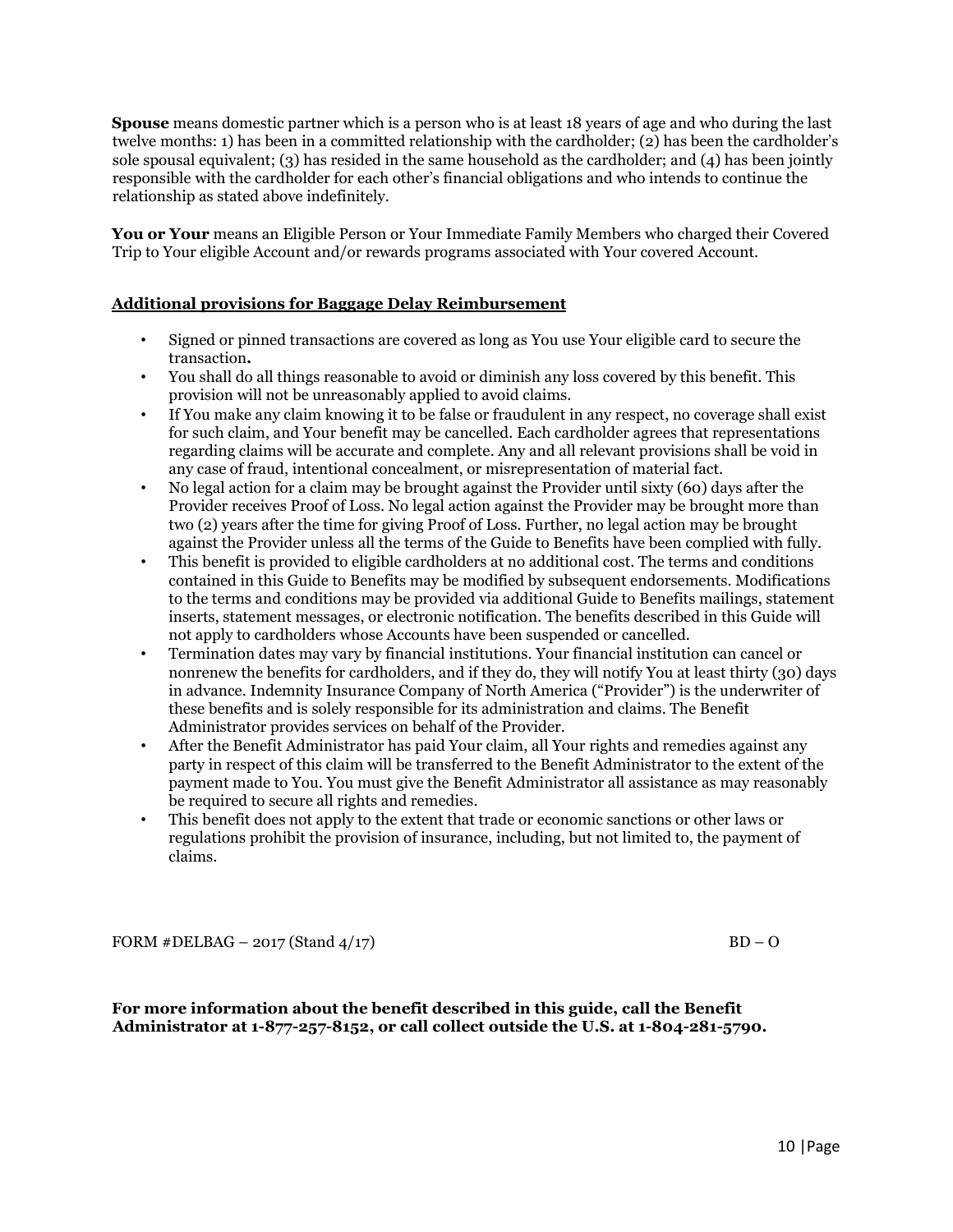## **Cellular Telephone Protection**

<span id="page-10-0"></span>Cell phones have become an everyday necessity for the average person, which means if Your cell phone is damaged or stolen, getting it repaired or replaced is not optional.

Fortunately, Cellular Telephone Protection is available which provides coverage for damage to, theft of, or involuntary and accidental parting of Your cell phone. An involuntary and accidental parting is the unintended separation from Your cell phone when its location is known, but recovery is impractical to complete. This benefit is available if You are a valid cardholder of an eligible U.S. issued card enrolled in the Cellular Telephone Protection benefit and You charge Your monthly cellular wireless phone bills to Your eligible card for the billing cycle before the month in which the incident occurs. Eligible cell phones are the lines listed on Your most recent cellular wireless service provider's ("cell phone provider") monthly billing statement for the billing cycle prior to when the incident occurred.

#### **What is covered?**

This benefit is supplemental coverage, which means that it will reimburse You for theft of, damage to or involuntary and accidental parting of Your cell phone not otherwise covered by another insurance policy (for example; cell phone insurance programs, or Your homeowner's, renter's, automobile, or employer's insurance policies).

If You *do* have personal insurance that covers theft, damage or involuntary and accidental parting for Your cell phone, this benefit reimburses You for the deductible portion of Your cell phone insurance.

If You *do not* have personal insurance, the benefit reimburses You for the covered theft, damage, or involuntary and accidental parting for Your cell phone.

Once all other insurance has been exhausted, Cellular Telephone Protection will provide coverage up to \$200 per claim with a maximum of two (2) claims and \$400 per twelve (12) month period. If it is determined that Your cell phone requires replacement due to the theft of, damage to or an involuntary or accidental parting of the device, You will receive the replacement value subject to the fifty dollar (\$50.00) deductible and the benefit maximum. The replacement value is the lesser of Your cellular wireless service provider's suggested retail value of a similar model replacement cell phone or the actual cost to replace the cell phone.

If Your cell phone is repairable, You will receive an amount as determined by the diagnostic to repair the cell phone subject to the benefit maximum and fifty-dollar (\$50.00) deductible.

*Note: Electronic issues, such as inability to charge, mechanical or battery failure, where there is no evidence of physical damage, are not covered under this program.* 

#### **When does it apply?**

Cellular Telephone Protection applies when You make Your monthly cellular wireless phone bill payment with Your eligible card. Coverage begins the first day of the calendar month following a payment of the cellular wireless phone bill.

If You fail to make a cellular wireless phone bill payment in a particular month, Your coverage will be suspended. Coverage will resume on the first day of the calendar month after the date of any future cellular wireless phone bill payment made with the eligible card.

#### *If Your cell phone is stolen as a result of criminal activity, You must file a police report within forty-eight (48) hours of the event.*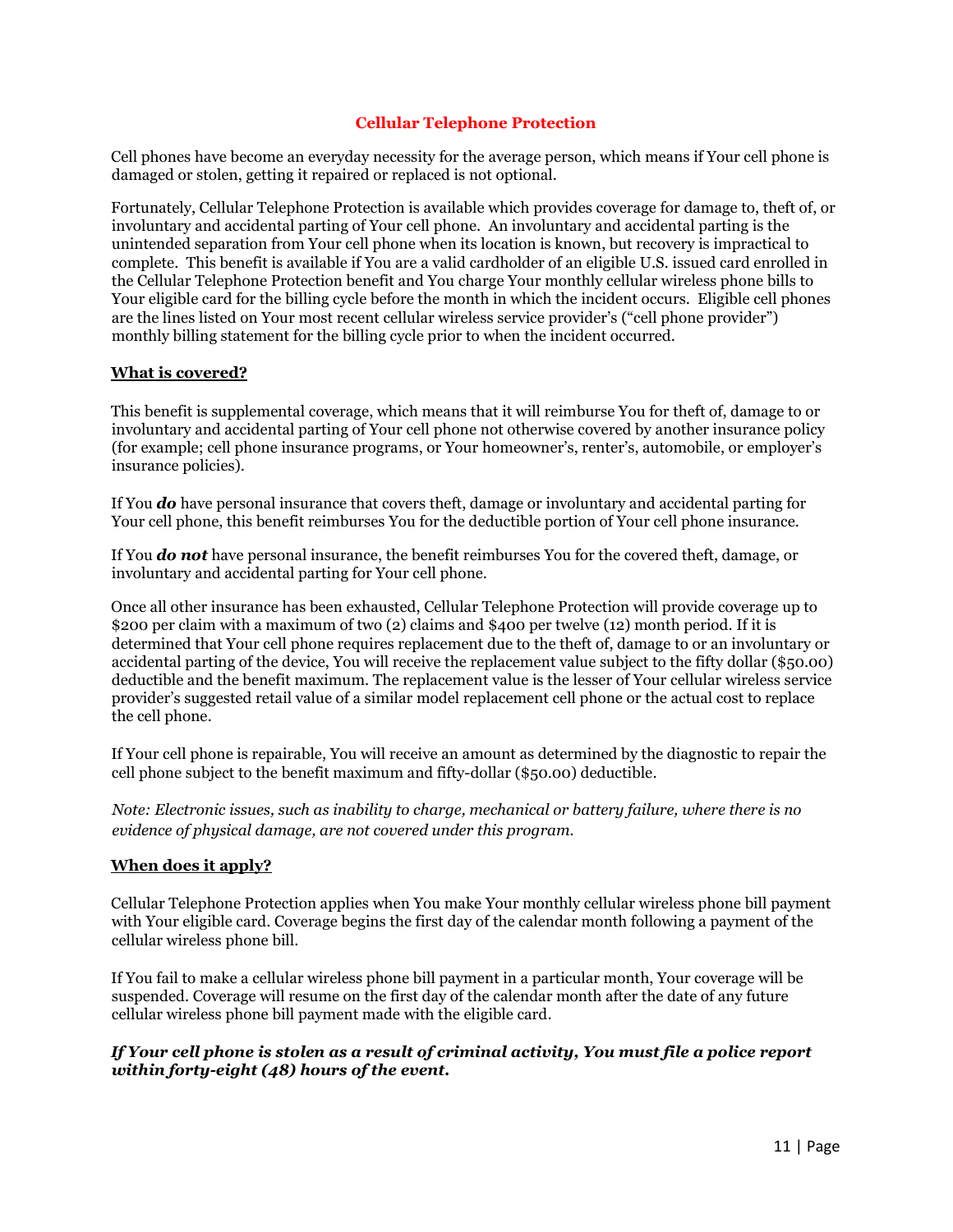## **What** *is not* **covered?**

This benefit will not provide reimbursement for the following:

- Cell phone accessories other than standard battery and/or standard antenna provided by the
- manufacturer Cell phones purchased for resale, professional, or commercial
- use Cell phones that are lost or "mysteriously disappear," meaning that the phone vanished in an unexplained manner without evidence of a wrongful act by a person or persons
- Cell phones under the care and control of a common carrier (including, but not limited to, the U.S. Postal Service, airplanes, or delivery service)
- Cell phones stolen from baggage unless handcarried and under Your personal supervision, or under supervision of Your traveling companion
- Cell phones which have been rented, borrowed or are part of pre-paid or "pay as you go" type plans
- Cosmetic damage to the cell phone or damage that does not impact the cell phone's capabilities and functionalities Damage or theft resulting from abuse,
- intentional acts, fraud, hostilities of any kind (including, but not limited to, war, invasion, rebellion, or insurrection), confiscation by the authorities, risks of contraband, illegal activities, normal wear and tear, flood, earthquake, radioactive contamination, or damage from inherent product
- defects Damage or theft resulting from misdelivery or voluntary parting with the cell phone
- Taxes, delivery and transportation charges, and any fees associated with the cellular wireless service provider
- Losses caused by or resulting from a Cyber Incident

## <span id="page-11-0"></span>**How to file a Cellular Telephone Protection claim**

1. Within sixty (60) days of the date of the damage or theft, notify the Benefit Administrator at **1-866-894-8569 or outside the U.S. call collect at 1- 303-967-1096.** The Benefit Administrator will ask You some preliminary questions and send You the appropriate claim form**. Please note, if You do not notify the Benefit Administrator within sixty (60) days after the damage or theft, Your claim may be denied.**

•

2. **Return the completed, signed claim form and the requested documentation below within ninety (90) days of the date of the damage or theft to the address provided by the Benefit Administrator.** 

## *For faster filing, or to learn more about Cellular Telephone Protection, visit [www.cardbenefitservices.com](http://www.cardbenefitservices.com/)*

#### **Please submit the following documents:**

- The completed signed claim form
- A copy of Your cellular wireless service provider billing statement demonstrating that the entire monthly payment for the cellular wireless phone bill was made the month prior to the date of damage or theft and has been paid with the eligible card.
- If Your cellular wireless service provider's billing statement doesn't show payment with the eligible card, a copy of Your card monthly billing statement that corresponds with the above cellular wireless phone monthly billing statement
- A copy of the device summary page from Your cellular wireless phone bill or other sufficient proof of the claimed cell phone model linked to Your cell phone account
- If the claim is due to theft or criminal action, a copy of the police report filed within **forty-eight (48) hours of the event**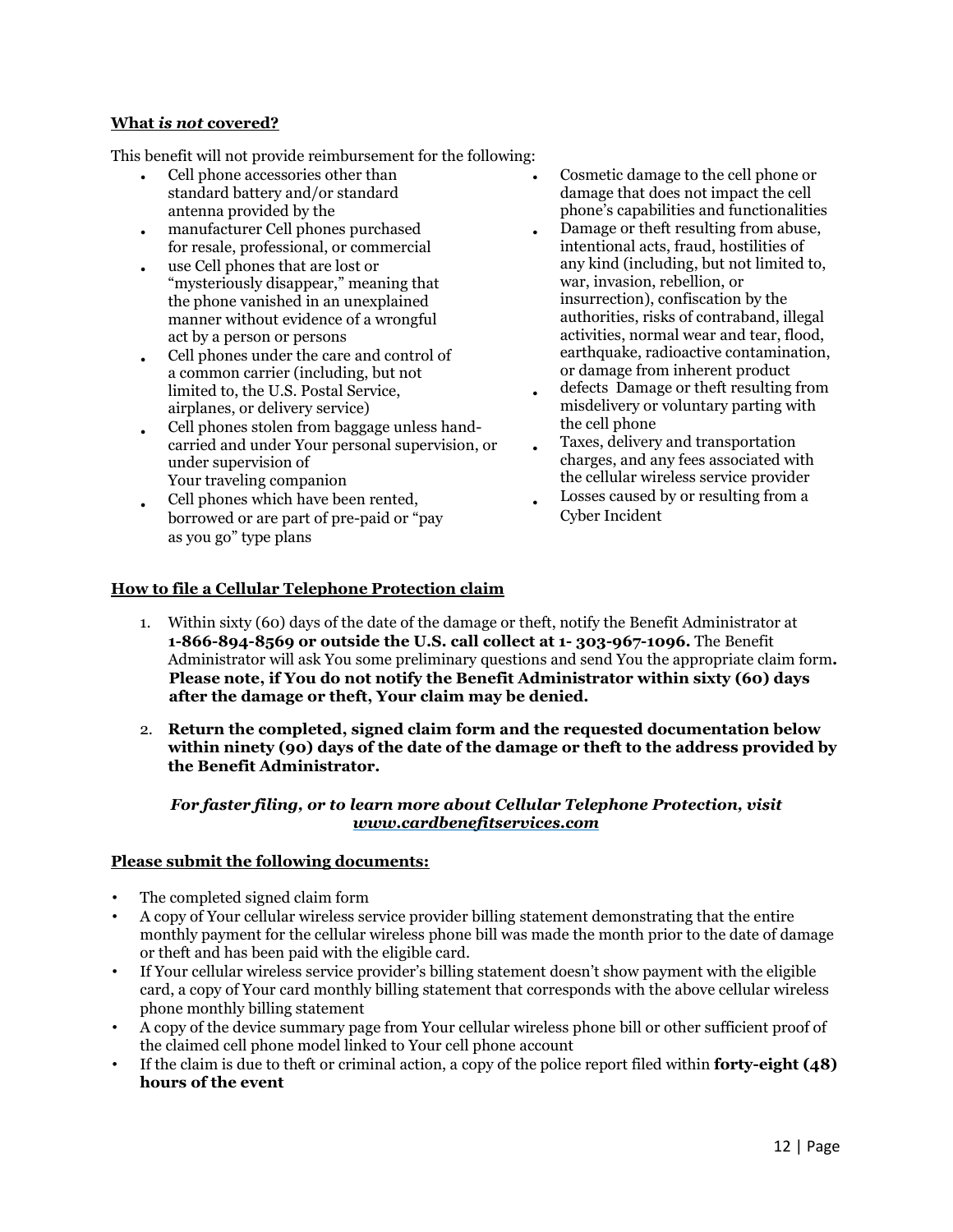- Based on the details of the claim, the Benefits Administrator may request additional verification including:
	- o An itemized repair estimate from an authorized cell phone repair facility  $\circ$  The damaged cell phone, for evaluation of its damage  $\circ$ 
		- The damaged cell phone, for evaluation of its damage  $\circ$ An itemized store receipt for the replacement cell phone
- Documentation (if available) of any other claim settlement such as Your cellular wireless provider or manufacturer's insurance settlement (if applicable)
- Any other documentation deemed necessary in the Benefits Administrator's sole discretion, to substantiate Your claim. All claims must be fully substantiated as to the time, place, cause, and purchase price of the cell phone.

## *If the cell phone is damaged, do not discard it until the claim has been fully reviewed.*

## **How will I be reimbursed?**

Depending on the nature and circumstances of Your claim, the Benefit Administrator may choose to repair or replace Your cell phone or reimburse You for the lesser of:

- a) Up to \$200 after the fifty dollar (\$50.00) deductible has been applied to the replacement or repair cost; or
- b) The current cellular wireless service provider's suggested retail value of a similar model replacement cell phone, or the actual cost to replace it, whichever is lower (not including taxes, delivery and transportation charges or fees associated with the cellular wireless service provider), less Your fifty dollar (\$50.00) deductible.
- c) If Your cell phone is repairable, You will receive an amount as determined by the diagnostic to repair the cell phone less Your fifty dollar (\$50.00) deductible.

Under normal circumstances, reimbursement will take place within ten (10) business days of receipt and approval of Your claim form and all necessary documents.

#### <span id="page-12-0"></span>**Definitions**

**Computer Programs** means a set of related electronic instructions which direct the operations and functions of a computer or device connected to it, which enable the computer or device to receive, process, store, retrieve or send data

**Cyber Incident** means any of the following acts:

- (a) unauthorized access to or use of Your Digital Data or an Eligible Wireless Cellular Telephone;
- (b) alteration, corruption, damage, reduction in functionality, manipulation, misappropriation, theft, deletion, erasure, loss of use or destruction of Your Digital Data or an Eligible Wireless Cellular Telephone;
- (c) transmission or introduction of a computer virus or harmful code, including ransomware, into or directed against Your Digital Data or an Eligible Wireless Cellular Telephone;
- (d) restriction or inhibition of access to or directed against Your Digital Data or an Eligible Wireless Cellular Telephone
- (e) computer errors, including human operating error or omission; power failure, surge, or diminution of electronic systems; or mistakes in legitimate electronic code or damage from code installed on an Eligible Wireless Cellular Telephone during the manufacturing process, upgrade process, or normal maintenance.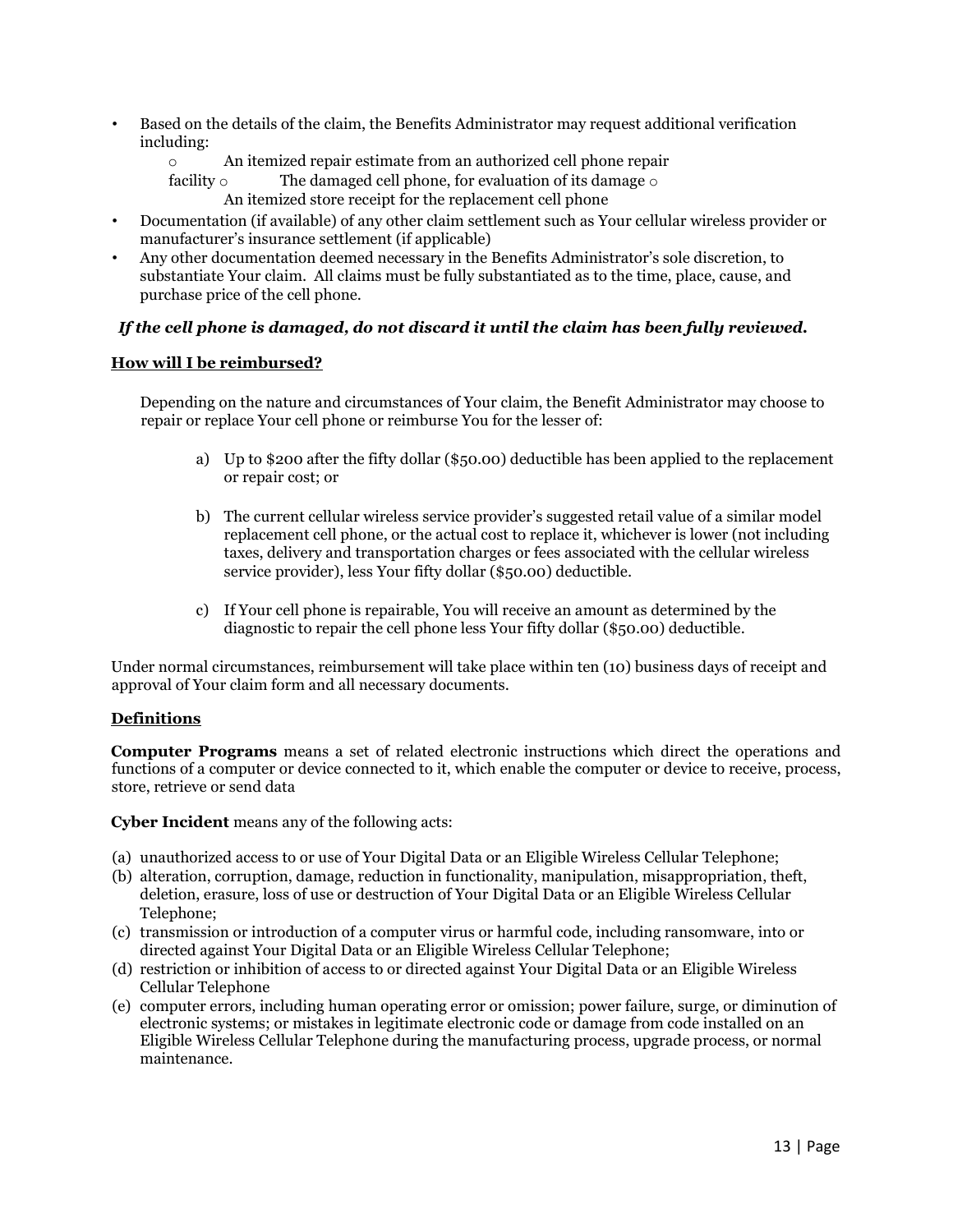**Digital Data** means information, concepts, knowledge, facts, images, sounds, instructions, or Computer Programs stored as or on, created or used on, or transmitted to or from computer software (including systems and applications software), on hard or floppy disks, CD-ROMs, tapes, drives, cells, data processing devices or any other repositories of computer software which are used with electronically controlled equipment. Digital Data shall include the capacity of an Eligible Wireless Cellular Telephone to store information, process information, and transmit information over the Internet.

**Eligible Cellular Wireless Telephone**s are the lines listed on your most recent cellular wireless service provider's ("cell phone provider") monthly billing statement for the billing cycle prior to when the incident occurred.

**Eligible Person** means a cardholder who pays for their monthly cellular wireless phone bill with their eligible card.

**You** and **Your** means an enrolled cardholder who has charged their monthly cellular wireless phone bill to their covered card.

## <span id="page-13-0"></span>**Additional provisions for Cellular Telephone Protection**

- Signed or pinned transactions are covered as long as You use Your eligible account to secure the transaction.
- You shall do all things reasonable to avoid or diminish any loss covered by this benefit. This provision will not be unreasonably applied to avoid claims.
- If You make any claim knowing it to be false or fraudulent in any respect, no coverage shall exist for such claim, and Your benefit may be cancelled. Each cardholder agrees that representations regarding claims will be accurate and complete. Any and all relevant provisions shall be void in any case of fraud, intentional concealment, or misrepresentation of material fact.
- No legal action for a claim may be brought against the Provider until sixty (60) days after the Provider receives Proof of Loss. No legal action against the Provider may be brought more than two (2) years after the time for giving Proof of Loss. Further, no legal action may be brought against the Provider unless all the terms of the Guide to Benefits have been complied with fully.
- This benefit is provided to eligible cardholders at no additional cost. The terms and conditions contained in this Guide to Benefits may be modified by subsequent endorsements. Modifications to the terms and conditions may be provided via additional Guide to Benefits mailings, statement inserts, statement messages or electronic notification. The benefits described in this Guide to Benefits will not apply to cardholders whose Accounts have been suspended or cancelled.
- Termination dates may vary by financial institutions. Your financial institution can cancel or nonrenew the benefits for cardholders, and if they do, they will notify You at least thirty (30) days in advance. Indemnity Insurance Company of North America ("Provider") is the underwriter of these benefits and is solely responsible for its administration and claims. The Benefit Administrator provides services on behalf of the Provider.
- After the Benefit Administrator has paid Your claim, all Your rights and remedies against any party in respect of this claim will be transferred to the Benefit Administrator to the extent of the payment made to You. You must give the Benefit Administrator all assistance as may reasonably be required to secure all rights and remedies.
- This benefit does not apply to the extent that trade or economic sanctions or other laws or regulations prohibit the provision of insurance, including, but not limited to, the payment of claims.

#### FORM #CELLPHONE – 2021 (04/21) CP-O **For**

**more information about the benefit described in this guide, call the Benefit Administrator at 1-866-894-8569 or outside the U.S. call collect at 1- 303-967-1096.**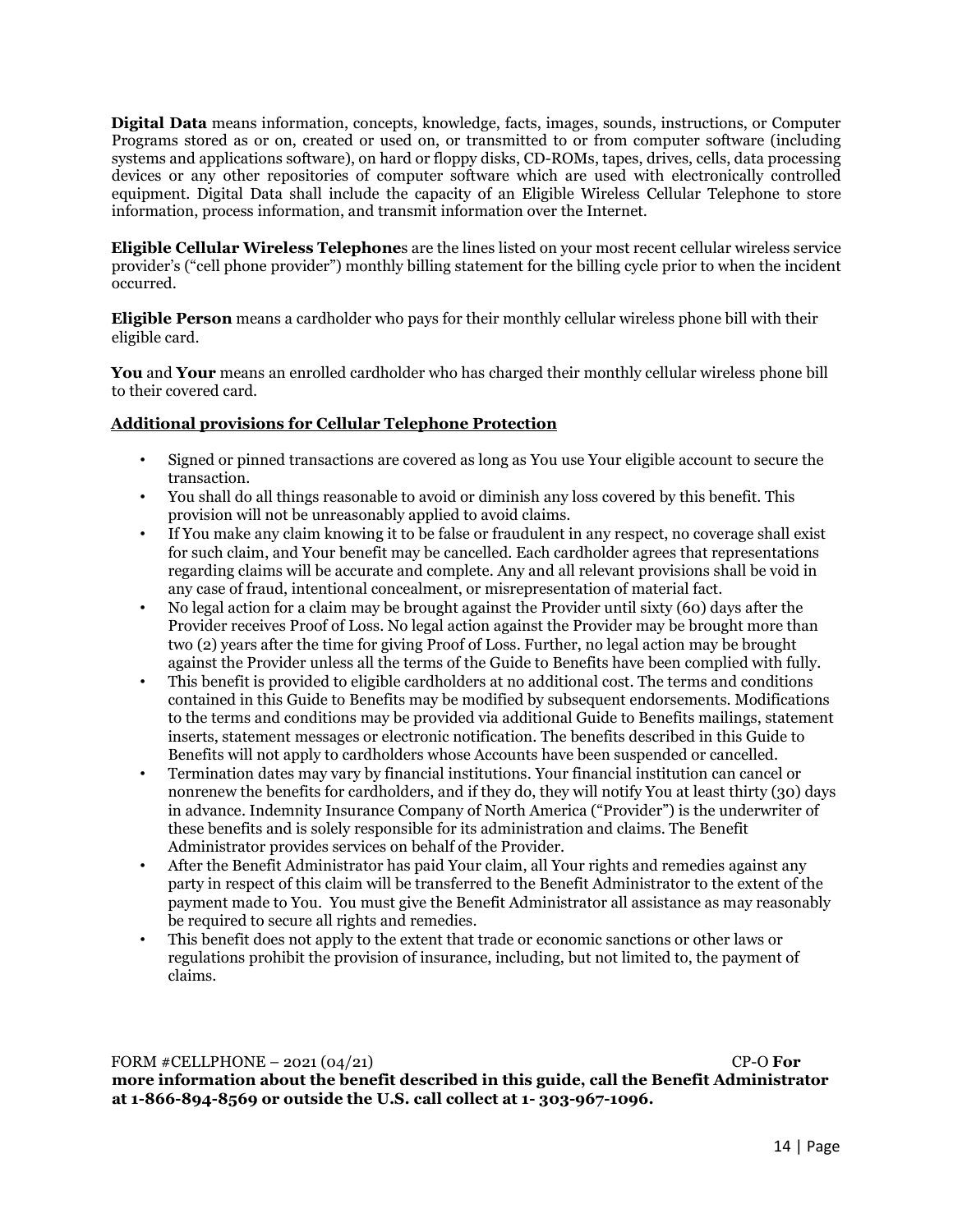## **Purchase Security/Extended Protection**

#### <span id="page-14-0"></span>**Purchase Security**

Life is full of surprises…some good surprises; and some, not so good.

For instance, Your son's brand new iPad got soaked, in a sudden rainstorm at summer camp. But, You bought the item with Your card so, You may be covered. Purchase Security protects new retail purchases made with Your eligible Account and/or rewards programs associated with Your covered Account within the first ninety (90) days from the date of purchase. To be eligible for this coverage, You need to purchase either a portion or the entire cost of the item using Your Account and/or rewards program associated with Your covered Account.

At the Benefit Administrator's discretion, this benefit replaces, repairs, or reimburses You, up to the total purchase price of Your item for a maximum of ten thousand dollars (\$10,000.00) per claim and fifty thousand dollars (\$50,000.00), per cardholder, in the event of theft or damage.

You are eligible for this benefit if You are a cardholder of an eligible card issued in the United States.

Gifts purchased for friends and family members may also be covered if they are purchased with Your covered Account and/or rewards program associated with Your covered Account.

#### <span id="page-14-1"></span>**Purchase Security covers**

Eligible items of personal property purchased with Your Account and/or rewards program associated with Your covered Account are covered for theft or damage. Purchases made outside the United States are also covered as long as You purchased the item with Your covered Account and/or rewards program associated with Your covered Account.

#### <span id="page-14-2"></span>**Purchase Security does** *not* **cover**

- Animals and living plants
- Antiques or collectible items
- Boats, aircraft, automobiles, and any other motorized vehicles and their motors, equipment, or accessories, including trailers and other items towable or attachable to any motorized vehicle
- Broken items, unless the result of a covered occurrence
- Computer software
- Items purchased for resale, either professional or commercial use
- Items that are lost, or that "mysteriously disappear," meaning they vanished in an unexplained manner, with no evidence of wrongdoing by one person or several
- Items under the control and care of a common carrier (including the U.S. Postal Service, airplanes, or a delivery service)
- Items in Your baggage (unless hand carried, or under Your supervision or that of a companion You know); includes jewelry and watches, among other things
- Theft or damage stemming from abuse, fraud, hostilities (war, invasion, rebellion, insurrection, terrorist activities, and more); confiscation by authorities (if contraband or illegal); normal wear and tear; flood, earthquake, radioactive contamination; damage from inherent product defects
- Theft or damage from misdelivery, or voluntarily parting with property Medical equipment
- Perishable or consumable items, including cosmetics, perfumes, rechargeable batteries, among others
- Real estate and items intended for real estate, including hard-wired and hard-plumbed items, garage doors and openers, ceiling fans, among other items
- Rented and leased items
- Traveler's checks, cash, tickets, credit or debit cards, among other negotiable purchased instruments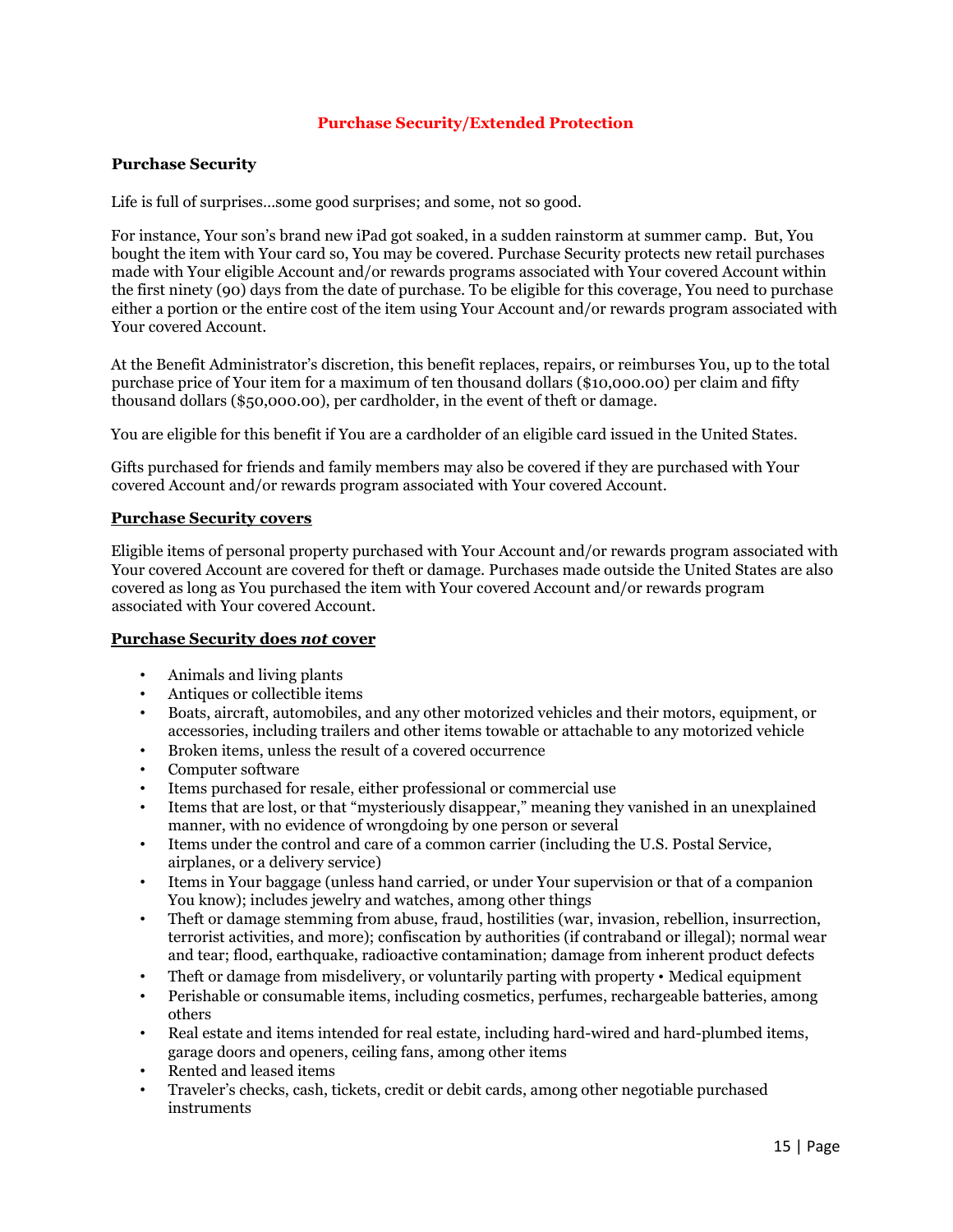- Items used or pre-owned (Refurbished items will not be considered used or pre-owned as long accompanied by a warranty)
- Losses caused by or resulting from a Cyber Incident

#### <span id="page-15-0"></span>**Filing a Purchase Security claim**

**Call the Benefit Administrator at 1-800-848-1943, or call collect outside the U.S. at 1- 303967-1096, within sixty (60) days** of the damage or theft **(if You wait longer, coverage may be denied).** The Benefit Administrator will ask for some preliminary claim information, answer Your questions and send You a claim form. When You submit Your claim, be sure to include all information regarding Your claim including the time, place, cause and the amount to either replace or repair the item.

If You have insurance (homeowner's, renter's, car, employer or any other), You are required to file a claim with Your insurance company and to submit a copy of any claim settlement from Your insurance company along with Your claim form. Purchase Security provides coverage on an "excess" coverage basis, meaning it does not duplicate coverage, but pays for a loss only after valid and collectible insurance or indemnity (including, but not limited to, homeowner's, renter's, automobile, or employer's insurance policies) has been exhausted. At that point, Purchase Security will cover the loss up to the amount charged to Your eligible Account, subject to the terms, exclusions, and limits of liability of the benefit.

This benefit also pays for the outstanding deductible portion of Your insurance or indemnity for eligible claims. The maximum total limit of liability is up to ten thousand dollars (\$10,000.00) per claim occurrence and fifty thousand dollars (\$50,000.00) per cardholder. You will receive no more than the purchase price as recorded on the eligible card receipt.

When a protected item is part of a pair or set, You will receive no more than the value (as described above) of the particular part or parts, stolen or damaged, regardless of any special value that item may have as part of such a pair or set, and no more than the proportionate part of an aggregate purchase price of such pair or set.

## *For faster filing, or to learn more about Purchase Security, visit* **[www.cardbenefitservices.com](http://www.visa.com/eclaims)**

Gift recipients may file their own claims, if they have the necessary substantiating documents.

#### <span id="page-15-1"></span>**Please submit the following documents:**

- Your signed and completed claim form<br>• A copy of Your monthly billing stateme
- A copy of Your monthly billing statement (showing the last four [4] digits of the Account number) demonstrating that the purchase was made on Your eligible Account and/or rewards programs associated with Your covered Account
- If more than one method of payment was used, please provide documentation as to additional currency, voucher, points or any other payment method utilized
- A copy of the itemized store receipt demonstrating that the purchase was made on Your eligible Account and/or rewards programs associated with Your covered Account
- Copy of the documentation of any other settlement of the loss (if applicable)
- If the item is repairable, the estimate of repair OR a copy of the paid receipt/invoice for the repairs, indicating the type of damage to the claimed item (if applicable)
- Copy of the police report **(made within forty-eight [48] hours of the occurrence in the case of theft)**, fire report or incident report to substantiate the loss. If the loss was not reported, please provide a replacement receipt or other sufficient proof of loss deemed eligible solely by Your Benefits Specialist (if applicable)
- Any other documents necessary to substantiate Your claim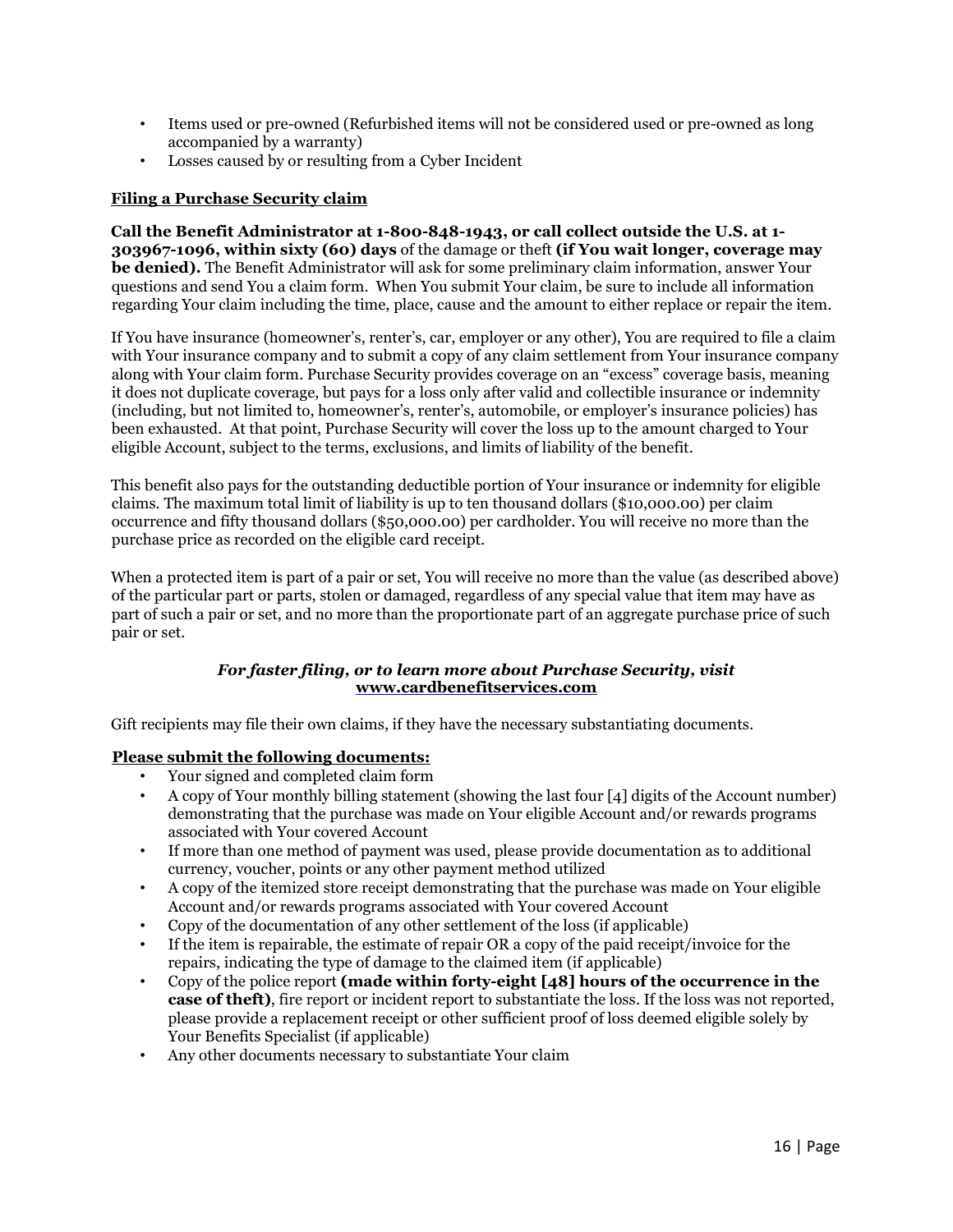In some cases of damage, You will be asked to send, **at Your expense**, the damaged item along with Your claim in order to substantiate the claim, so make sure to keep the damaged item in Your possession.

PLEASE NOTE: Your maximum recovery under the Purchase Security Benefit is the purchase price of the item, not to exceed the coverage limit.

## **Please return Your signed and completed form with all documentation within ninety (90) days of the date of theft or damage.**

## <span id="page-16-0"></span>**How will I be reimbursed?**

Once You've met the conditions of this benefit, the Benefit Administrator will resolve Your claim in one of two ways:

- A damaged item may be repaired, rebuilt, or replaced, while a stolen item will be replaced. Typically, You will receive notice about this decision within fifteen (15) days upon receipt of Your claim documentation.
- You may receive payment to replace Your item, an amount not more than the original purchase price, less shipping and handling charges, up to ten thousand dollars (\$10,000.00) per claim and fifty thousand dollars (\$50,000.00) per cardholder. You will only be reimbursed up to the dollar amount to replace or repair the item or the program limit, whichever is less. Under normal circumstances, reimbursement will take place within five (5) business days.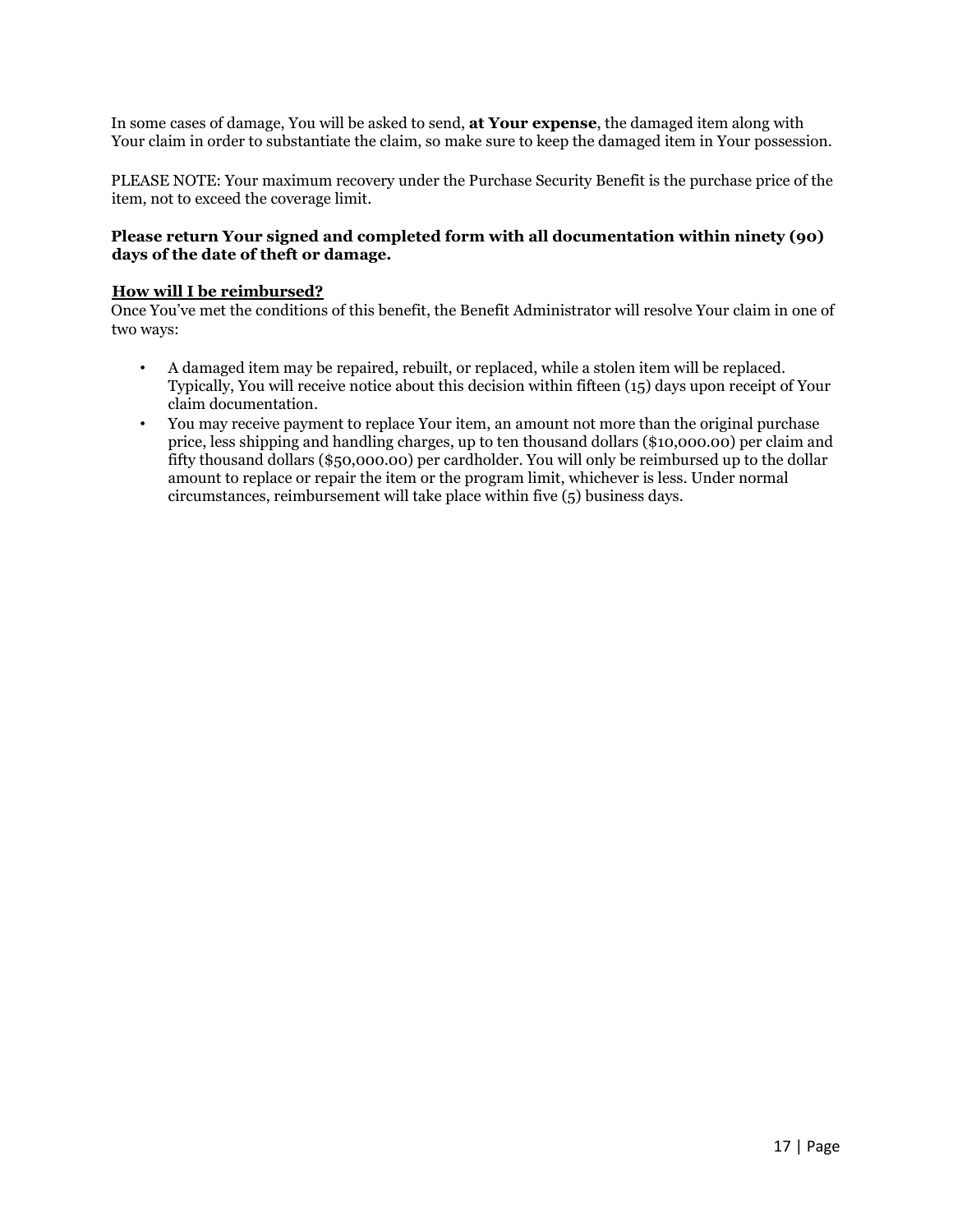## **Extended Warranty Protection**

<span id="page-17-0"></span>Product warranties can be inconvenient and cumbersome to use.

Let's say You purchased a great gadget about a year ago, but it just stopped working, and You can't find Your sales receipt and warranty information. For all too common situations like these, Extended Warranty Protection can help.

Extended Warranty Protection provides You with valuable features that help You manage, use and extend the warranties for eligible items purchased on Your covered Account and/or rewards programs associated with Your covered Account. Services include Warranty Registration and Extended Protection. You are eligible for this benefit if You are a cardholder of an eligible card issued in the United States and You purchase either a portion or the entire cost of the item using Your Account and/or rewards program associated with Your covered Account.

#### <span id="page-17-1"></span>**Here's how Warranty Registration works**

When You purchase an eligible item that carries a manufacturer's warranty, You can register Your purchase by calling **1-800-848-1943 or call collect outside the U.S. at 1-303-967-1096**. You can also register Your purchase online at www.cardbenefitservices.com.

The Benefit Administrator will tell You where to send Your item's sales receipt and warranty information, so they can be kept on file should You need them.

If You choose *not* to register Your item, be sure to keep Your monthly billing statement reflecting the purchase, the itemized sales receipt, the original manufacturer's written U.S. warranty and any additional warranty in a safe place. These documents will be required to verify Your claim.

#### <span id="page-17-2"></span>**Here's how Extended Protection works**

Your warranty coverage can be doubled up to one (1) additional year on eligible warranties of three (3) years or less. For example, a manufacturer's warranty of three (3) months would be provided with an additional three (3) months of coverage for a combined total of six (6) months of coverage, and a warranty for six (6) months would be provided with an additional six (6) months of coverage for a combined total of twelve (12) months of coverage. However, if the manufacturer's warranty is for three (3) years, it would only be extended one (1) additional year.

This benefit is limited to no more than the original price of the purchased item (as shown on Your credit card receipt), less shipping and handling fees, up to a maximum of ten thousand dollars (\$10,000.00) per claim, and fifty thousand dollars (\$50,000.00) per cardholder.

The benefit covers purchases made both inside and outside the U.S. The eligible item must have a valid original manufacturer's U.S. repair warranty of three (3) years or less, store-purchased dealer warranty, or an assembler warranty.

#### <span id="page-17-3"></span>**What Extended Protection does** *not* **cover**

- Boats, automobiles, aircraft, and any other motorized vehicles and their motors, equipment, or accessories, including trailers and other items that can be towed by or attached to any motorized vehicle
- Any costs other than those specifically covered under the terms of the original manufacturer's written U.S. repair warranty, as supplied by the original manufacturer, or other eligible warranty
- Items purchased for resale, professional, or commercial use
- Real estate and items which are intended to become part of real estate including, but not limited to, items that are hard-wired or hard-plumbed, garage doors, garage door openers, and ceiling fans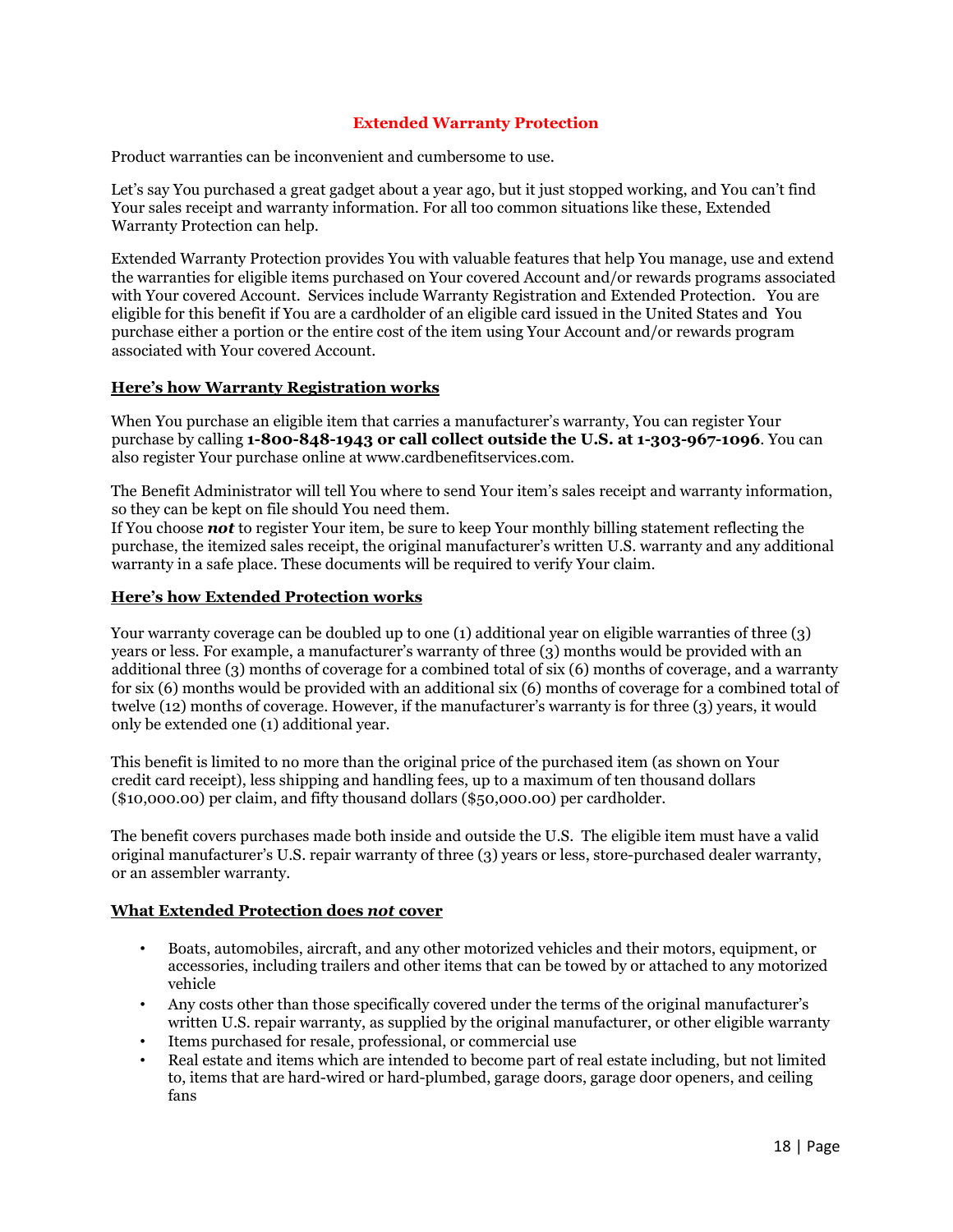- Rented or leased items
- Computer software
- Medical equipment
- Used or pre-owned items (Refurbished items will be covered as long as it has a warranty with it and would not be considered used or pre-owned)
- Losses caused by or resulting from a Cyber Incident

## <span id="page-18-0"></span>**Filing an Extended Protection claim**

To file a claim, call the Benefit Administrator at **1-800-848-1943 (or call collect outside the U.S., at 1-303-967-1096**), immediately after the failure of Your covered item. **Please note that if You do not notify the Benefit Administrator within sixty (60) days of product failure, Your claim may be denied.** 

The Benefit Administrator will request preliminary claim information, direct You to the appropriate repair facility, and send You the claim form. Gift recipients of eligible items are also covered, but they must provide all the documents needed to substantiate their claim.

If You received or purchased a service contract or an extended warranty when You purchased Your item, this benefit will be supplemental to, and in excess of, that coverage.

## <span id="page-18-1"></span>**What You must submit to file a claim**

Fill out and sign the claim form the Benefit Administrator sent You, then submit the form **within ninety (90) days** of the product failure, along with the following documents:

- A copy of Your monthly billing statement (showing the last four [4] digits of the Account number) demonstrating that the purchase was made on Your eligible Account and/or rewards program associated with Your covered Account
- If more than one method of payment was used, please provide documentation as to additional currency, voucher, points or any other payment method utilized
- A copy of the itemized sales receipt
- A copy of the original manufacturer's written U.S. warranty, and any other applicable warranty
- A description of the item and its serial number, and any other documentation deemed necessary to substantiate Your claim (this includes bills and, if necessary, a copy of the maintenance record and receipts)
- The original repair estimate or repair bill, indicating cause of failure
- Any other documentation deemed necessary by the Benefit Administrator to substantiate the claim

#### **All claims must be fully substantiated.**

## *For faster filing, or to learn more about Extended Warranty Protection, visit* **[www.cardbenefitservices.com](http://www.cardbenefitservices.com/)**

#### <span id="page-18-2"></span>**How will I be reimbursed?**

If You have substantiated Your claim and met the terms and conditions of the benefit, Your item will be replaced or repaired **at the Benefit Administrator's discretion**, but for no more than the original purchase price of the covered item, as recorded on Your credit card receipt, less shipping and handling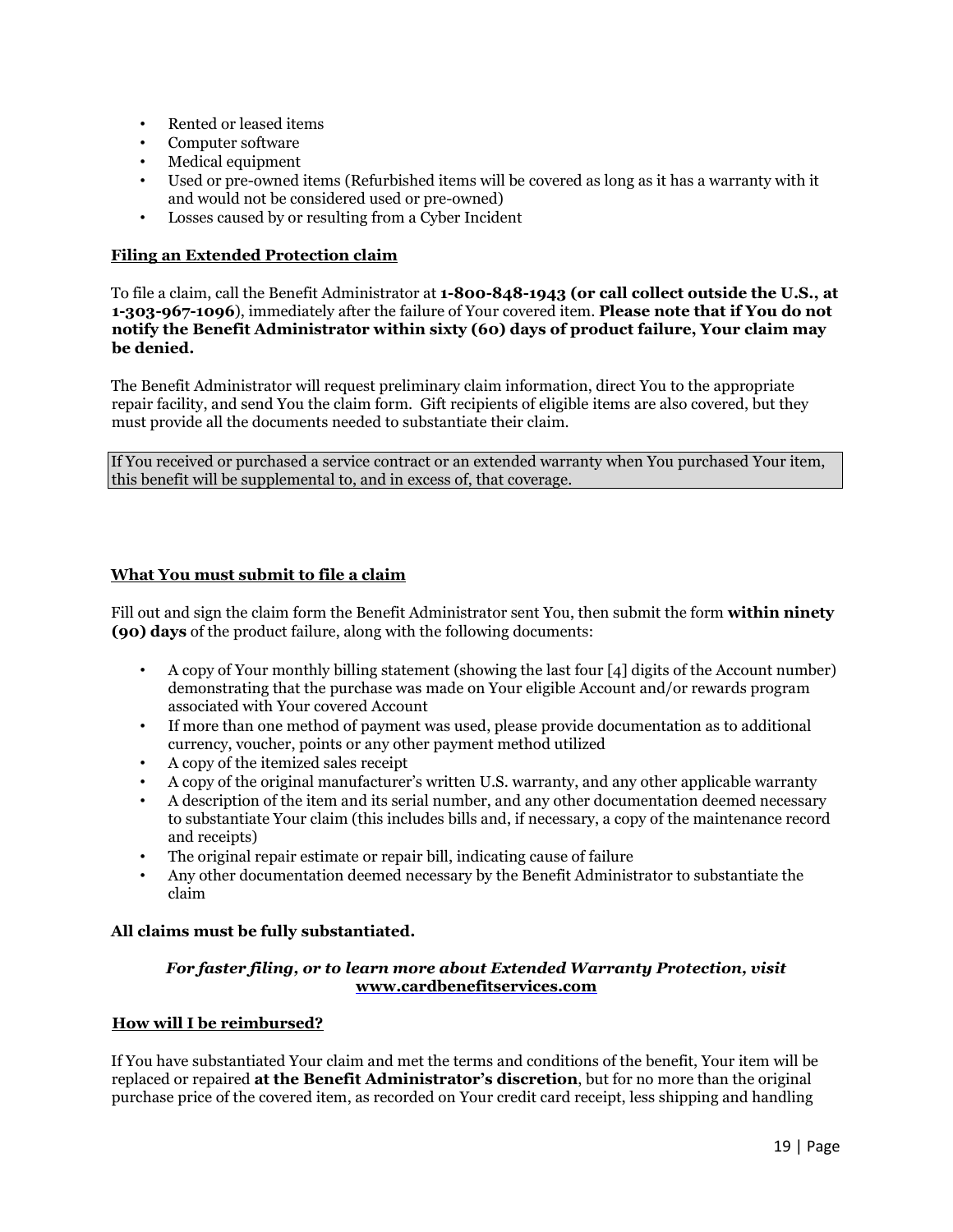fees, up to a maximum of ten thousand dollars (\$10,000.00) per claim, and a maximum of fifty thousand dollars (\$50,000.00) per cardholder. **You will only be reimbursed up to the amount charged to Your Account or the program limit**, whichever is less. Under normal circumstances, reimbursement will occur within five (5) business days of the receipt and approval of all required documents.

If Your item is to be repaired, or You may go to an authorized repair facility and file a claim for reimbursement. Only valid and reasonable repairs made at the manufacturer's authorized repair facility are covered.

In either case, the Benefit Administrator's payment, replacement, or repair made in good faith will fulfill the obligation under this benefit.

## <span id="page-19-0"></span>**Definitions for Purchase Security and Extended Protection**

**Account** means Your credit or debit card Accounts.

**Computer Programs** means a set of related electronic instructions which direct the operations and functions of a computer or device connected to it, which enable the computer or device to receive, process, store, retrieve or send data.

**Cyber Incident** means any of the following acts:

- (a) unauthorized access to or use of Your Digital Data or a Covered Purchase;
- (b) alteration, corruption, damage, reduction in functionality, manipulation, misappropriation, theft, deletion, erasure, loss of use or destruction of Your Digital Data or a Covered Purchase;
- (c) transmission or introduction of a computer virus or harmful code, including ransomware, into or directed against Your Digital Data or a Covered Purchase;
- (d) restriction or inhibition of access to or directed against Your Digital Data or a Covered Purchase;
- (e) computer errors, including human operating error or omission; power failure, surge, or diminution of electronic systems; or mistakes in legitimate electronic code or damage from code installed on Covered Purchase during the manufacturing process, upgrade process, or normal maintenance.

**Digital Data** means information, concepts, knowledge, facts, images, sounds, instructions, or Computer Programs stored as or on, created or used on, or transmitted to or from computer software (including systems and applications software), on hard or floppy disks, CD-ROMs, tapes, drives, cells, data processing devices or any other repositories of computer software which are used with electronically controlled equipment. Digital Data shall include the capacity of a Covered Purchase to store information, process information, and transmit information over the Internet.

**Eligible Person** means a cardholder who pays for their purchase by using their eligible Account and/or rewards program associated with their covered Account.

**You or Your** means an Eligible Person who purchase their item to their eligible Account and/or rewards program associated with their covered Account.

#### <span id="page-19-1"></span>**Additional provisions for Purchase Security and Extended Protection**

- Signed or pinned transactions are covered as long as You use Your eligible card to secure the transaction.
- You shall do all things reasonable to avoid or diminish any loss covered by this benefit. This provision will not be unreasonably applied to avoid claims.
- If You make any claim knowing it to be false or fraudulent in any respect, no coverage shall exist for such claim, and Your benefit may be cancelled. Each cardholder agrees that representations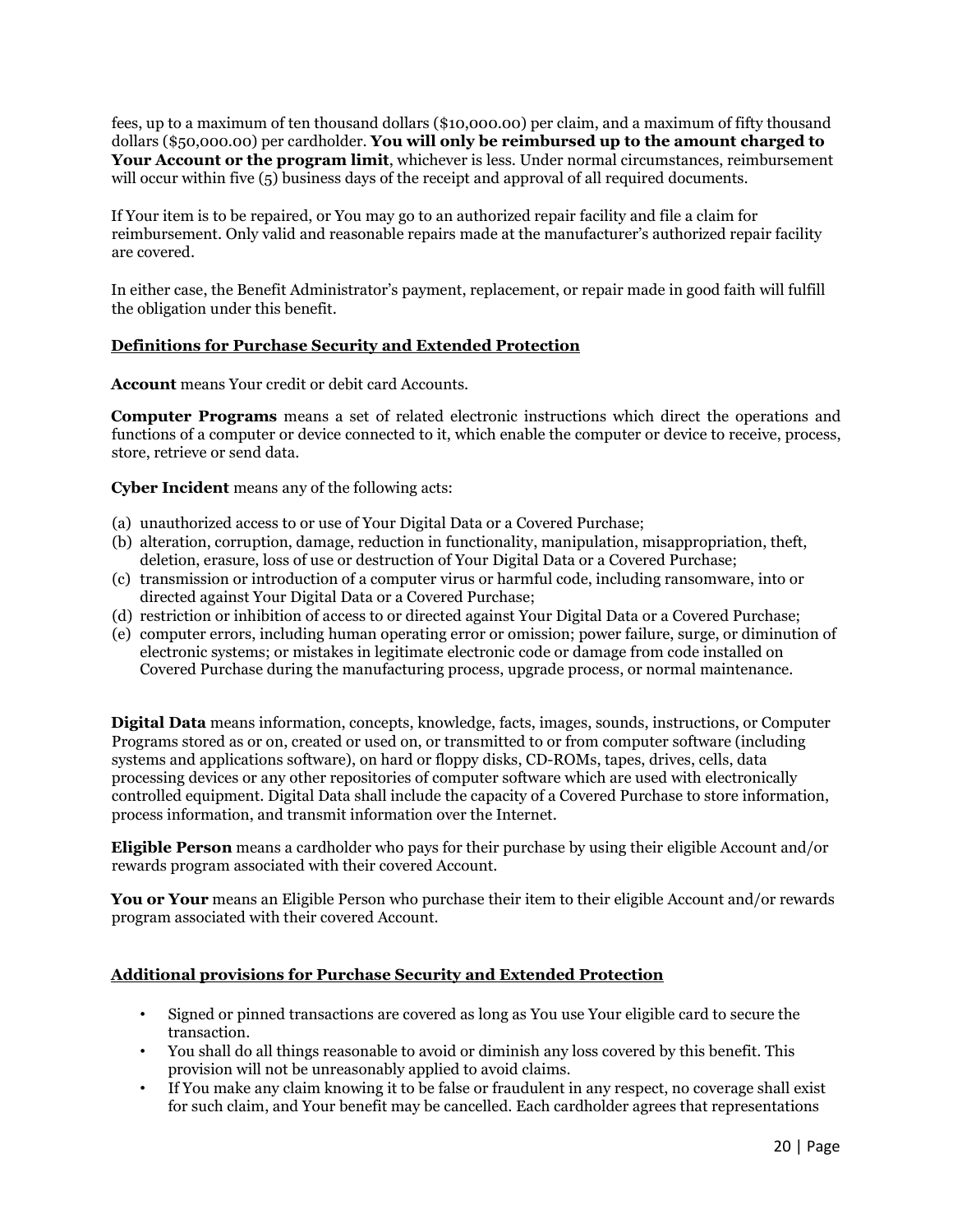regarding claims will be accurate and complete. Any and all relevant provisions shall be void in any case of fraud, intentional concealment, or misrepresentation of material fact.

- No legal action for a claim may be brought against the Provider until sixty (60) days after the Provider receives Proof of Loss. No legal action against the Provider may be brought more than two (2) years after the time for giving Proof of Loss. Further, no legal action may be brought against the Provider unless all the terms of the Guide to Benefits have been complied with fully.
- This benefit is provided to eligible cardholders at no additional cost. The terms and conditions contained in this Guide to Benefits may be modified by subsequent endorsements. Modifications to the terms and conditions may be provided via additional Guide to Benefits mailings, statement inserts, statement messages or electronic notification. The benefits described in this Guide will not apply to cardholders whose Accounts have been suspended or cancelled.
- Termination dates may vary by financial institutions. Your financial institution can cancel or nonrenew the benefits for cardholders, and if they do, they will notify You at least thirty (30) days in advance. Indemnity Insurance Company of North America ("Provider") is the underwriter of these benefits and is solely responsible for its administration and claims. The Benefit Administrator provides services on behalf of the Provider.
- After the Benefit Administrator has paid Your claim, all Your rights and remedies against any party in respect of this claim will be transferred to the Benefit Administrator to the extent of the payment made to You. You must give the Benefit Administrator all assistance as may reasonably be required to secure all rights and remedies.
- This benefit does not apply to the extent that trade or economic sanctions or other laws or regulations prohibit the provision of insurance, including, but not limited to, the payment of claims.

FORM #PSEPALL 10K/3 (04/21) PSEP-ALL-O

**For more information about the benefit described in this guide, call the Benefit Administrator at 1-800-848-1943, or call collect outside the U.S. at 1-303-967-1096.**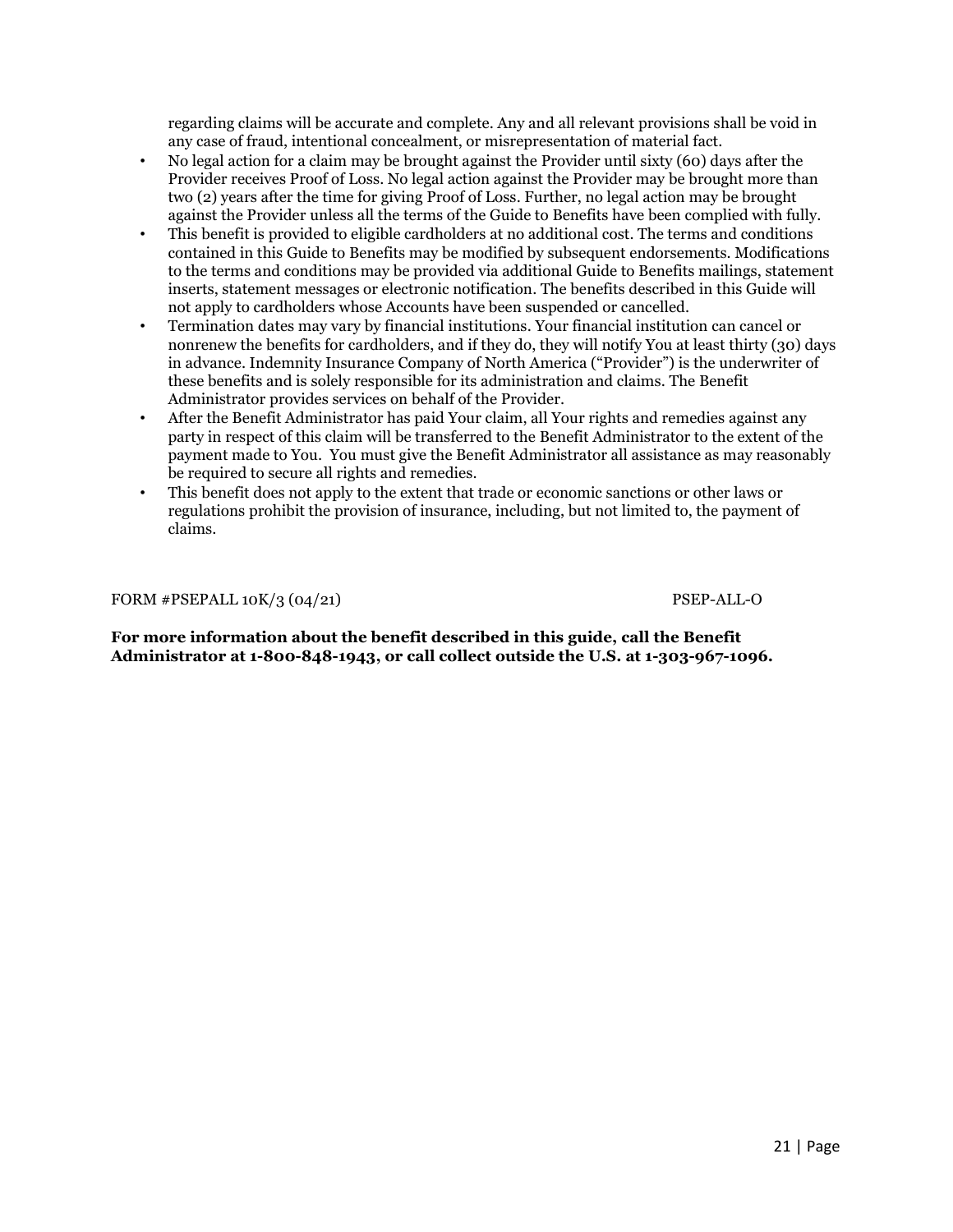## **Return Protection**

<span id="page-21-0"></span>Have You ever purchased an item which looks great on the Internet or spectacular in a store but doesn't look as great once You remove its packaging at home? What if the retailer where You purchased the item will not accept the return?

Return Protection may be able to assist You. Return Protection is a benefit for eligible cardholders who make a purchase with their Account and/or rewards program associated with their covered Account.

You are eligible for this benefit if You are a cardholder of a covered card issued in the United States.

If You are disappointed with an item, within ninety (90) days from the date of purchase, and the retailer will not accept a return, You can be reimbursed for the purchase price, up to two hundred and fifty dollars (\$250.00) per item of personal property, and an annual maximum of one thousand dollars (\$1,000.00), per Account.

The Return Protection benefit is supplemental to, and in excess of, any valid and collectible avenue of recovery available to You, the eligible cardholder. The Benefit Administrator will reimburse the excess amount, once all other coverage has been exhausted, up to the coverage amount.

## <span id="page-21-1"></span>**What** *is* **covered?**

Eligible items of personal property purchased with Your covered Account and/or rewards program associated with Your covered Account are covered for reimbursement up to two hundred and fifty dollars (\$250.00) per item at an annual maximum of one thousand dollars (\$1,000.00) per Account.

#### <span id="page-21-2"></span>**What** *is not* **covered?**

Return Protection does *not* apply to the following purchases:

- Animals and living plants
- Boats, aircraft, automobiles, and any other motorized vehicles and their motors, equipment, or accessories, including trailers and other items that can be towed by, or attached to, any motorized vehicle
- Cash, bullion, traveler's checks, tickets, credit or debit cards, and any other negotiable instruments
- Computer software
- Damaged, or non-working, items
- Formal attire, including but not limited to, cocktail dresses, tuxedos, gowns, and formal accessories
- Items purchased for resale, or for professional or commercial use
- Items purchased outside the United States
- Items that have been altered
- Jewelry, art objects, rare or precious coins or stamps, antiques, and collectible items
- Medical equipment
- Perishables, consumables, and limited-life items, including but not limited to, rechargeable batteries
- Real estate and items which are intended to become part of real estate, including but not limited to, items that are hard-wired or hard-plumbed, garage doors, garage door openers, and ceiling fans
- Seasonal items, including but not limited to, holiday decorations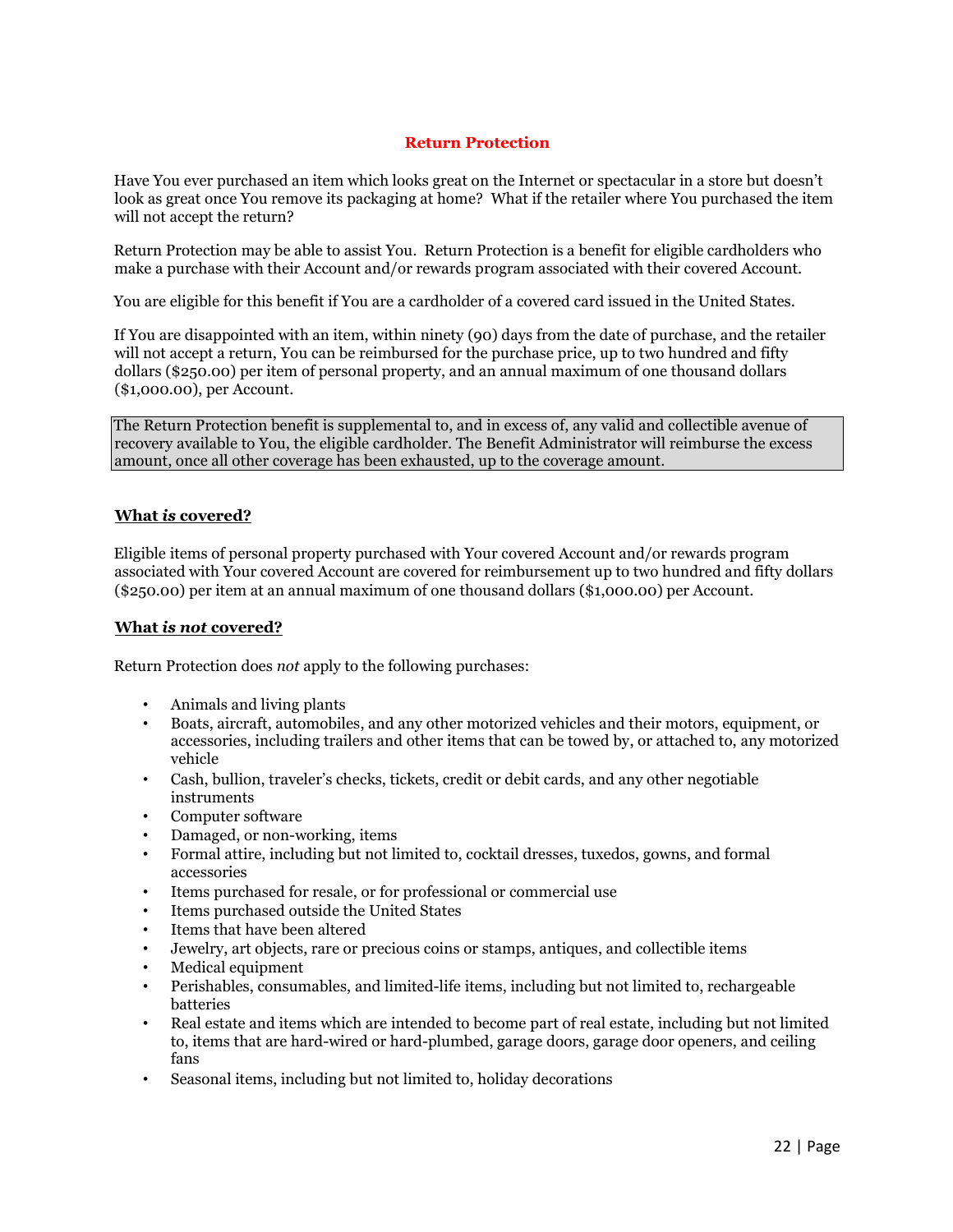## <span id="page-22-0"></span>**What if the store offers a guarantee?**

This benefit is designed to cover You if the store will not allow You to return the item for a refund, exchange or credit.

## <span id="page-22-1"></span>**How to file a Return Protection claim**

1. If You are not satisfied with Your purchase and the retailer will not accept the return, call the Benefit Administrator, within ninety (90) days of the date of Your purchase, at **1-888-565-8472**, **or call collect outside the United States at 1-303-967-1096.** The customer service representative will ask you for some preliminary information about Your claim and send You a claim form.

2. Return the completed claim form within thirty (30) days of the first notice of loss to the Benefit Administrator along with the following items:

- Your original itemized sales receipt for Your purchase or original packing slip in the case of mail order purchases
- A copy of Your monthly billing statement (showing the last four [4] digits of the Account number) demonstrating that the purchase was made on Your covered Account.

After You have collected all of these documents, please send to:

Card Benefit Services P.O. Box 110889 Nashville, TN. 37222

## **Please Note: If You file a claim within the first thirty (30) days of purchase, You may be asked to submit proof of the store's return policy.**

3. A customer service representative will contact You after receiving Your claim paperwork. If additional documents are requested, You will have sixty (60) days to fulfill that request. Once the claim paperwork is complete, You will receive instructions for shipping the item with its original packaging and any applicable manuals and warranties to Card Benefit Services. **The cost of shipping is at your expense.** 

**The item must be in like-new or good working condition in order to be approved for reimbursemen**t.

## *For faster filing, or to learn more about Return Protection visit*  **[www.cardbenefitservices.com](http://www.cardbenefitservices.com/)**

#### <span id="page-22-2"></span>**How will I be reimbursed?**

If Your claim is approved and the item has been received, the Benefit Administrator will issue a reimbursement for the purchase price of the item, up to a maximum of two hundred and fifty dollars (\$250.00) per eligible item, or one thousand dollars (\$1,000.00) annual maximum per Account, less any applicable shipping and handling fees.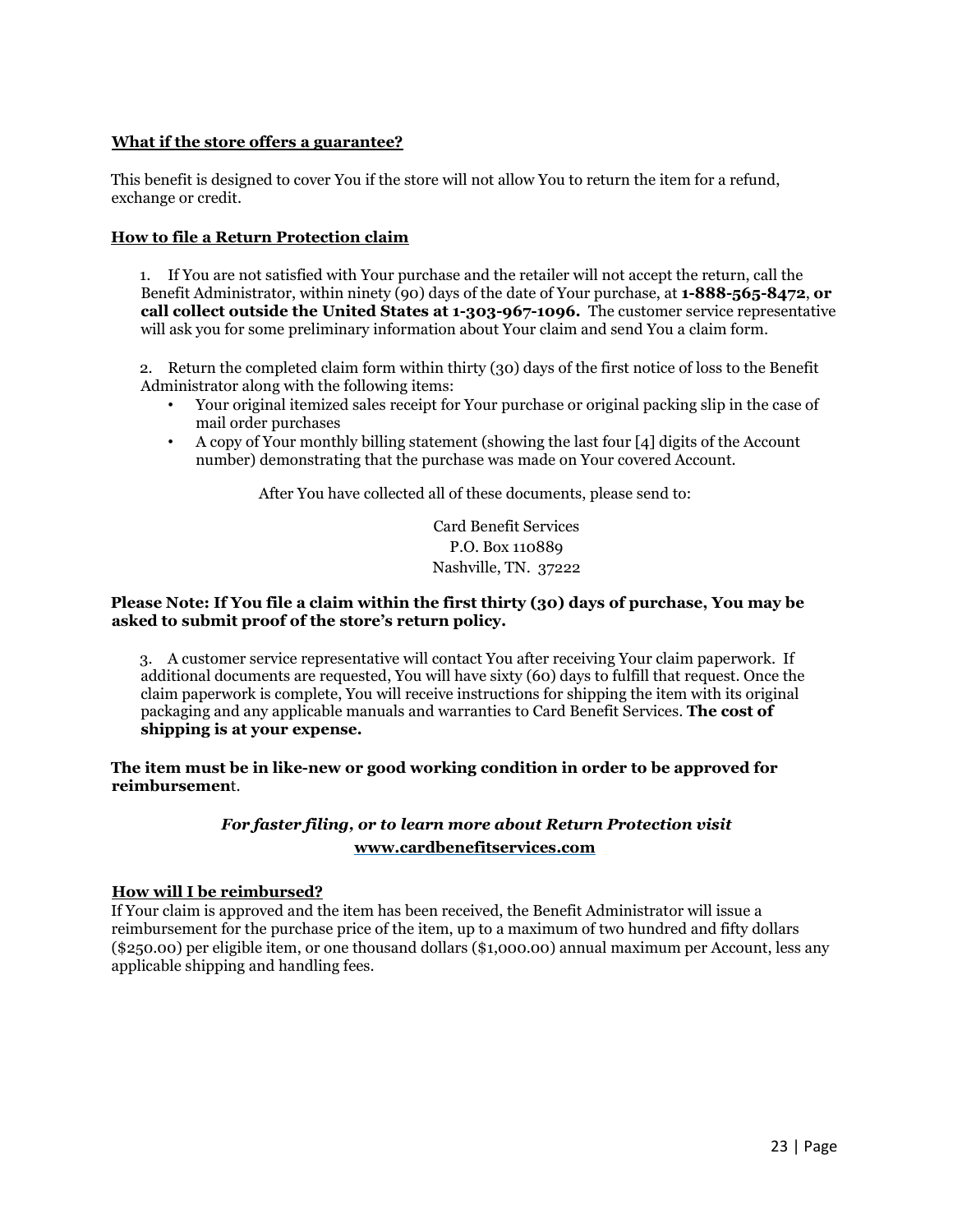## <span id="page-23-0"></span>**Definitions**

**Account** means Your credit or debit card Accounts.

**Eligible Person** means a cardholder who pays for their purchase by using their eligible Account and/or rewards program associated with their covered Account.

You or Your means an Eligible Person who used their eligible Account to purchase the item and/or rewards program associated with their covered Account.

## <span id="page-23-1"></span>**Additional provisions for Return Protection**

- Signed or pinned transactions are covered as long as You use Your eligible Account to secure the transaction.
- You shall do all things reasonable to avoid or diminish any loss covered by this benefit. This provision will not be unreasonably applied to avoid claims.
- If You make any claim knowing it to be false or fraudulent in any respect, no coverage shall exist for such claim, and Your benefit may be cancelled. Each cardholder agrees that representations regarding claims will be accurate and complete. Any and all relevant provisions shall be void in any case of fraud, intentional concealment, or misrepresentation of material fact.
- No legal action for a claim may be brought against the Provider until sixty (60) days after the Provider receives Proof of Loss. No legal action against the Provider may be brought more than two (2) years after the time for giving Proof of Loss. Further, no legal action may be brought against the Provider unless all the terms of the Guide to Benefits have been complied with fully.
- This benefit is provided to eligible cardholders at no additional cost. The terms and conditions contained in this Guide to Benefits may be modified by subsequent endorsements. Modifications to the terms and conditions may be provided via additional Guide to Benefits mailings, statement inserts, statement messages or electronic notification. The benefits described in this Guide to Benefits will not apply to cardholders whose Accounts have been suspended or cancelled.
- Termination dates may vary by financial institutions. Your financial institution can cancel or nonrenew the benefits for cardholders, and if they do, they will notify You at least thirty (30) days in advance. Indemnity Insurance Company of North America ("Provider") is the underwriter of these benefits and is solely responsible for its administration and claims. The Benefit Administrator provides services on behalf of the Provider.
- After the Benefit Administrator has paid Your claim, all Your rights and remedies against any party in respect of this claim will be transferred to the Benefit Administrator to the extent of the payment made to You. You must give the Benefit Administrator all assistance as may reasonably be required to secure all rights and remedies.
- This benefit does not apply to the extent that trade or economic sanctions or other laws or regulations prohibit the provision of insurance, including, but not limited to, the payment of claims.

FORM  $\#RETPRO - 2017(04/17)$  RP-O

**For more information about the benefit described in this guide, call the Benefit Administrator at 1-888-565-8472, or call collect outside the U.S. at 1-303-967-1096.**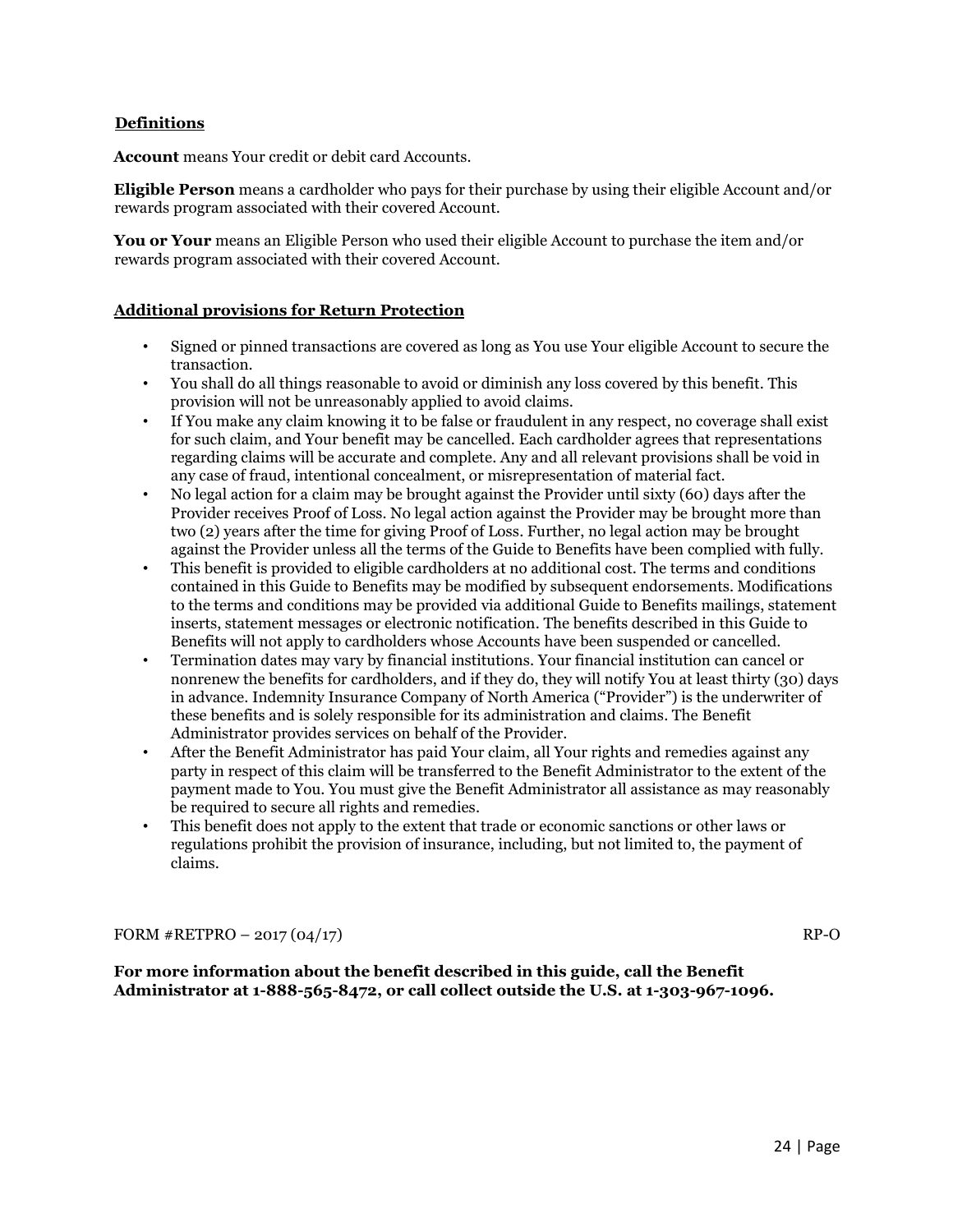## **Travel Accident Insurance Description of Coverage Principal Sum: \$1,000,000**

## <span id="page-24-0"></span>**THIS IS AN ACCIDENTAL DEATH AND DISMEMBERMENT ONLY POLICY AND DOES NOT PAY BENEFITS FOR LOSS FROM SICKNESS**

#### *This Description of Coverage is provided to all eligible VISA Platinum cardholders and replaces any and all Descriptions of Coverage previously issued to the insured with respect to insurance described herein.*

## <span id="page-24-1"></span>**Eligibility and Period of Coverage**

As a VISA Platinum cardholder, you are covered beginning on 4/1/17 or the date your credit card is issued, whichever is later.

You and your dependents\* become covered automatically when the entire Common Carrier fare is charged to your covered VISA Platinum card account ("Covered Person"). It is not necessary to notify the financial institution, the Insurance Company, or the Plan Administrator when tickets are purchased. Coverage ends when the policy is terminated.

\* Your spouse, unmarried dependent child(ren), under age 19 (25 if a full-time student). No age limit for incapacitated child. Incapacitated child means a child incapable of self-sustaining employment by reason of intellectual disability or physical handicap, and chiefly dependent on you for support and maintenance. Dependent child(ren) receive fifty percent (50%) of your benefit amount.

#### <span id="page-24-2"></span>**Benefits**

Subject to the terms and conditions, if a Covered Person's accidental bodily Injury occurs while on a Covered Trip and results in any of the following Losses within one (1) year after the date of the accident, the Insurance Company will pay the following percentage of the Principal Sum for accidental Loss of:

In no event will multiple charge cards obligate the Insurance Company in excess of the stated benefit for any one Loss sustained by a Covered Person as a result of any one accident. The maximum amount payable for all Losses due to the same accident is the Principal Sum.

#### <span id="page-24-3"></span>**Definitions**

**Loss** means actual severance through or above the wrist or ankle joints with regard to hands and feet; entire and irrevocable loss of sight, speech or hearing; actual severance through or above the metacarpophalangeal joints with regard to thumb and index fingers. The life benefit provides coverage in the event of a Covered Person's death. If a Covered Person's body has not been found within one (1) year of disappearance, stranding, sinking, or wreckage of any Common Carrier in which the Covered Person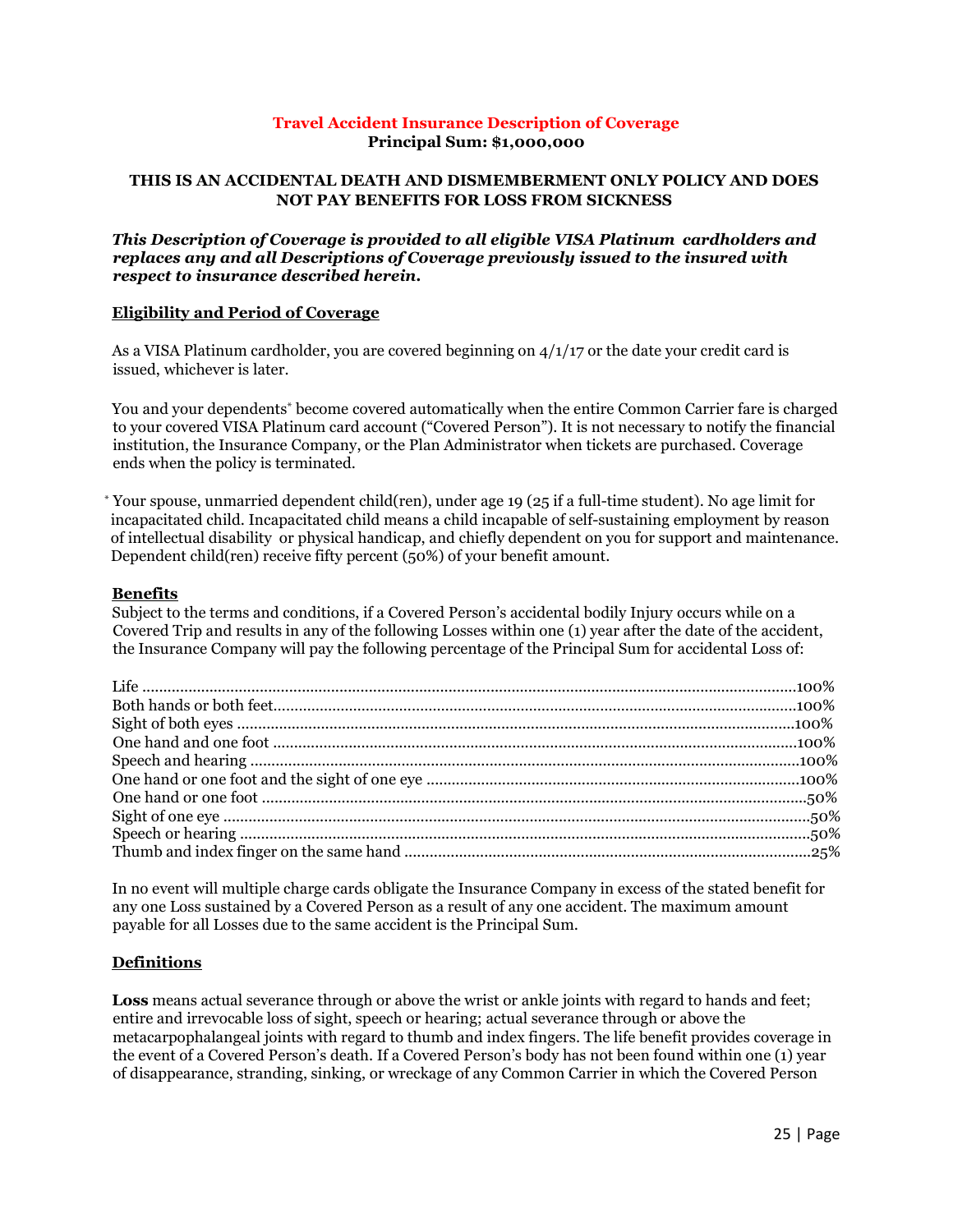was covered as a passenger, then it shall be presumed, subject to all other provisions and conditions of this coverage, the Covered Person suffered loss of life.

**Injury** means bodily injury or injuries, sustained by the insured person which are the direct cause of Loss, independent of disease cause of Loss, independent of disease or bodily infirmity, and occurring while the Covered Person is covered under this policy, while the insurance is in force.

**Covered Trip** means a trip (a) while the Covered Person is riding on a Common Carrier as a passenger and not as a pilot, operator, or crew member and (b) charged to your VISA Platinum card; and (c) that begins and ends at the places designated on the ticket purchased for the trip. Covered Trip will also include travel on a Common Carrier (excluding aircraft), directly to, from, or at any Common Carrier terminal, which travel immediately precedes departure to or follows arrival at the destination designated on the ticket purchased for the Covered Trip.

**Common Carrier** means any scheduled airline, land, or water conveyance licensed for transportation of passengers for hire.

**Exclusions:** No payment will be made for any Loss that occurs in connection with, or is the result of: (a) suicide, attempted suicide, or intentionally self-inflicted injury; (b) any sickness or disease; (c) travel or flight on any kind of aircraft or Common Carrier except as a fare-paying passenger in an aircraft or on a Common Carrier operated on a regular schedule for passenger service over an established route; or (d) war or act of war, whether declared or undeclared.

**Beneficiary:** Benefit for Loss of life is payable to your estate, or to the beneficiary designated in writing by you. All other benefits are payable to you.

**Notice of Claim:** Written notice of claim, including your name and reference to VISA Platinum should be mailed to the Plan Administrator within twenty (20) days of a covered Loss or as soon as reasonably possible. The Plan Administrator will send the claimant forms for filing proof of Loss.

**The Cost:** This travel insurance is purchased for you by your financial institution.

**Description of Coverage:** This description of coverage details material facts about a Travel Accident Insurance Policy which has been established for you and is underwritten by Virginia Surety Company, Inc. Please read this description carefully. All provisions of the plan are in the master policy form number, VSC-VCC-01 (2/00). Any difference between the policy and this description will be settled according to the provisions of the policy.

**Questions:** Answers to specific questions can be obtained by writing to the **Plan Administrator**:

cbsi Card Benefit Services

|                  | 550 Mamaroneck Avenue, Suite 309<br>Harrison, NY 10528                       |
|------------------|------------------------------------------------------------------------------|
| Underwritten by: | Virginia Surety Company, Inc.<br>175 West Jackson Blvd.<br>Chicago, IL 60604 |

#### <span id="page-25-0"></span>**Additional Provisions for Travel Accident Insurance**

Travel Accident Insurance is provided under a master policy of insurance issued by Virginia Surety Company, Inc. (herein referred to as Company). We reserve the right to change the benefits and features of all these programs.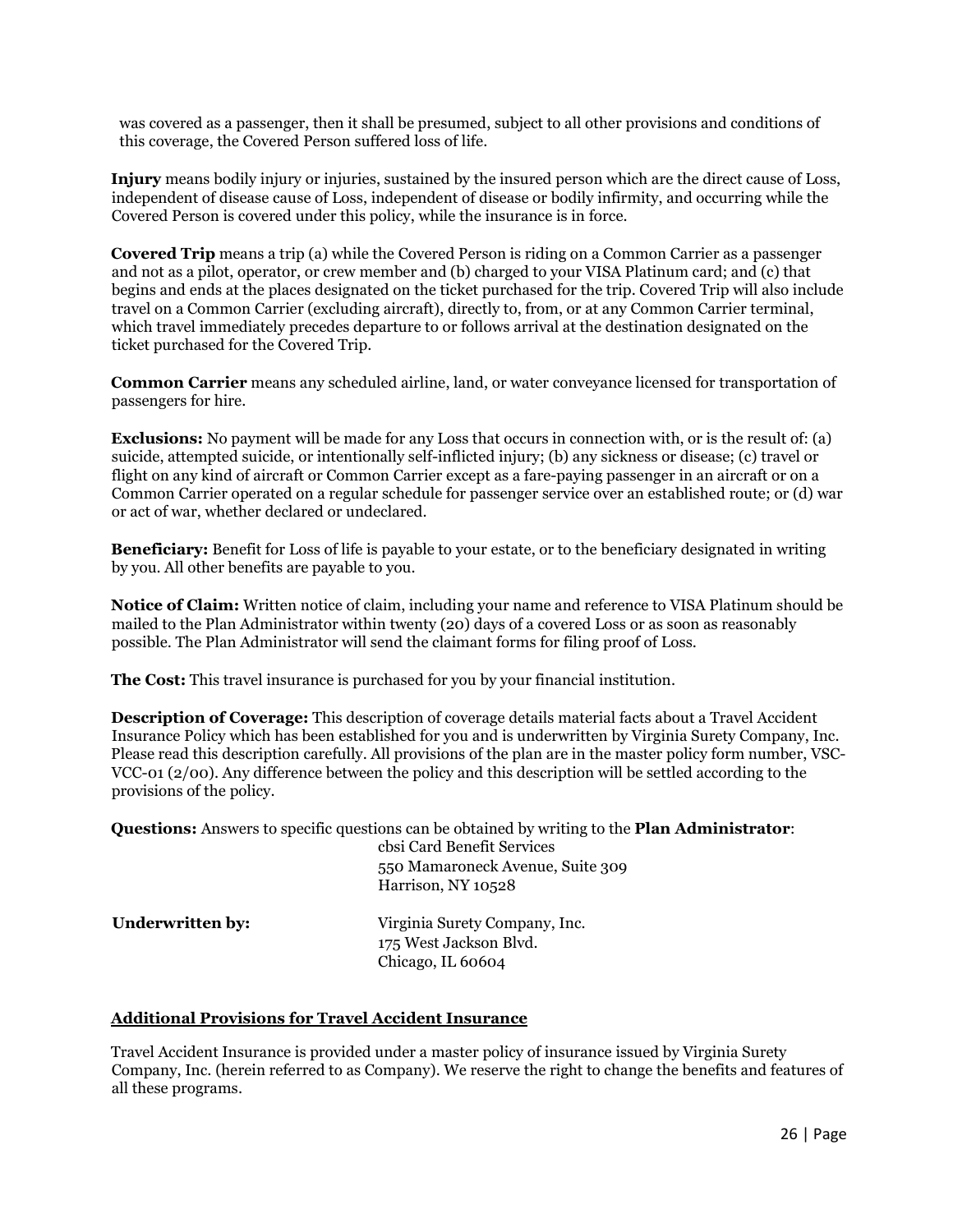The financial institution or the Company can cancel or choose not to renew the Insurance coverages for all Insureds. If this happens, the financial institution will notify the accountholder at least 30 days in advance of the expiration of the policy. Such notices need not be given if substantially similar replacement coverage takes effect without interruption and is provided by the same insurer. Insurance benefits will still apply to Covered Trips commenced prior to the date of such cancellation or non-renewal, provided all other terms and conditions of coverage are met. Travel Accident Insurance does not apply if your VISA Platinum privileges have been suspended or cancelled. However, insurance benefits will still apply to Covered Trips commenced prior to the date that your account is suspended or cancelled provided all other terms and conditions of coverage are met.

Coverage will be void if, at any time, the accountholder has concealed or misrepresented any material fact or circumstance concerning this coverage or the subject thereof or the accountholder's interest herein, or in the case of any fraud or false swearing by the Insured relating thereto. No person or entity other than the accountholder shall have any legal or equitable right, remedy, or claim for insurance proceeds and/or damages under or arising out of this coverage.

No action at law or in equity shall be brought to recover on this coverage prior to the expiration of sixty (60) days after proof of Loss has been furnished in accordance with the requirements of this Description of Coverage.

The Company, at its expense, has the right to have you examined as often as reasonably necessary while a claim is pending. The Company may also have an autopsy made unless prohibited by law.

## <span id="page-26-0"></span>**State Amendments**

**For Illinois Residents Only:** The following statement is added: If a Covered Person recovers expenses for sickness or injury that occurred due to the negligence of a third party, the Company has the right to first reimbursement for all benefits the Company paid from any and all damages collected from the negligent third party for those same expenses whether by action at law, settlement, or compromise, by the Covered Person, the Covered Person's parents if the Covered Person is a minor, or the Covered Person's legal representative as a result of that sickness or injury. You are required to furnish any information or assistance, or provide any documents that we may reasonably require in order to exercise our rights under this provision. This provision applies whether or not the third party admits liability.

ADD (10/07)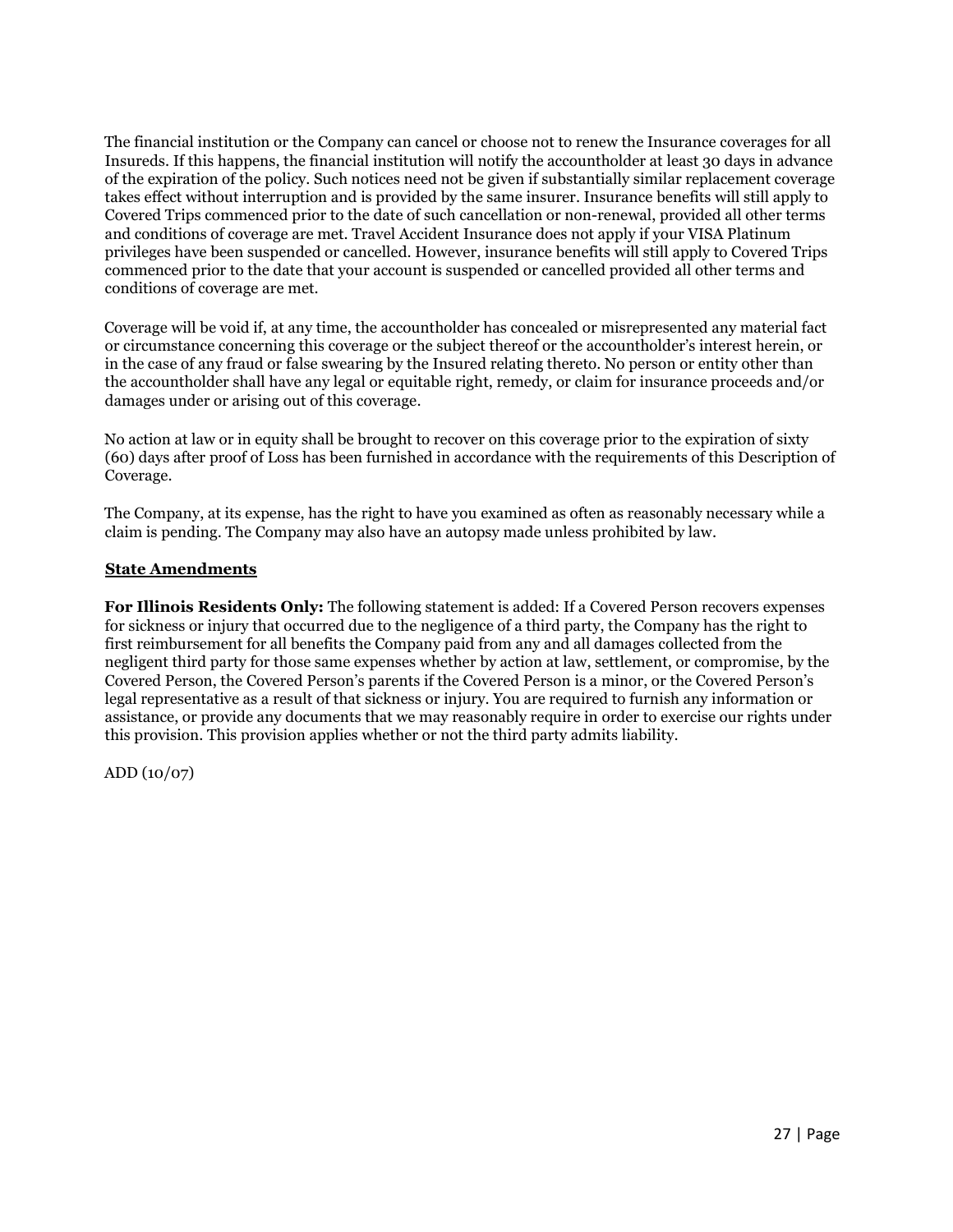## **Travel and Emergency Assistance Services**

<span id="page-27-0"></span>Emergencies can escalate quickly when You are traveling away from home. Something that is relatively straight forward when You are not traveling, like replacing prescription medication, can be a difficult task when You are dealing with local laws or language barriers.

Travel and Emergency Assistance Services are made available to help You in case of an emergency while You are traveling away from home. The Benefit Administrator can connect You with the appropriate local emergency and assistance resources available, 24 hours a day, 365 days a year.

## **Please note that due to occasional issues such as distance, location, or time, neither the Benefit Administrator nor its service providers can be responsible for the availability, use, cost, or results of any medical, legal, transportation, or other services.**

## <span id="page-27-1"></span>**What are Travel and Emergency Assistance Services and how do I use these services when I need them?**

Travel and Emergency Assistance Services are made available to You, if You are a cardholder of an eligible card issued in the United States. Your spouse and children (dependents under 22 years old) are also eligible to use these services.

Travel and Emergency Assistance Services provide assistance and referral only. You are responsible for the cost of any actual medical, legal, transportation, cash advance, or other services or goods provided.

To use the services, simply call the toll-free, 24-hour Benefit Administrator line at **1-800-992-6029**. **If You are outside the United States, call collect at 1-804-673-1675**.

#### <span id="page-27-2"></span>**What are the specific services and how can they help me?**

- Emergency Message Service can record and relay emergency messages for travelers or their immediate family members. The Benefit Administrator will use reasonable efforts to relay emergency messages in accordance with benefit guidelines and limitations, but cannot take responsibility for the failure to transmit any message successfully. *All costs are Your responsibility.*
- Medical Referral Assistance provides medical referral, monitoring, and follow-up. The Benefit Administrator can give You names of local English-speaking doctors, dentists, and hospitals; assign a doctor to consult by phone with local medical personnel, if necessary, to monitor Your condition; keep in contact with Your family, and provide continuing liaison; and help You arrange medical payments from Your personal account. *All costs are Your responsibility.*
- Legal Referral Assistance can arrange contact with English-speaking attorneys and U.S. embassies and consulates if You're detained by local authorities, have a car accident, or need legal assistance. In addition, the Benefit Administrator can coordinate bail payment from Your personal account. The Benefit Administrator can also follow up to make sure bail has been properly handled. *All costs are Your responsibility.*
- Emergency Transportation Assistance can help You make all the necessary arrangements for emergency transportation home or to the nearest medical facility. This includes arranging to bring Your Young children home and helping You stay in contact with family members or employers during the emergency. In the case of a death, the Benefit Administrator can make arrangements to repatriate the remains. *All costs are Your responsibility.*
- Emergency Ticket Replacement helps You through Your carrier's lost ticket reimbursement process and assists in the delivery of a replacement ticket to You, should You lose Your ticket**.** *All costs are Your responsibility.*